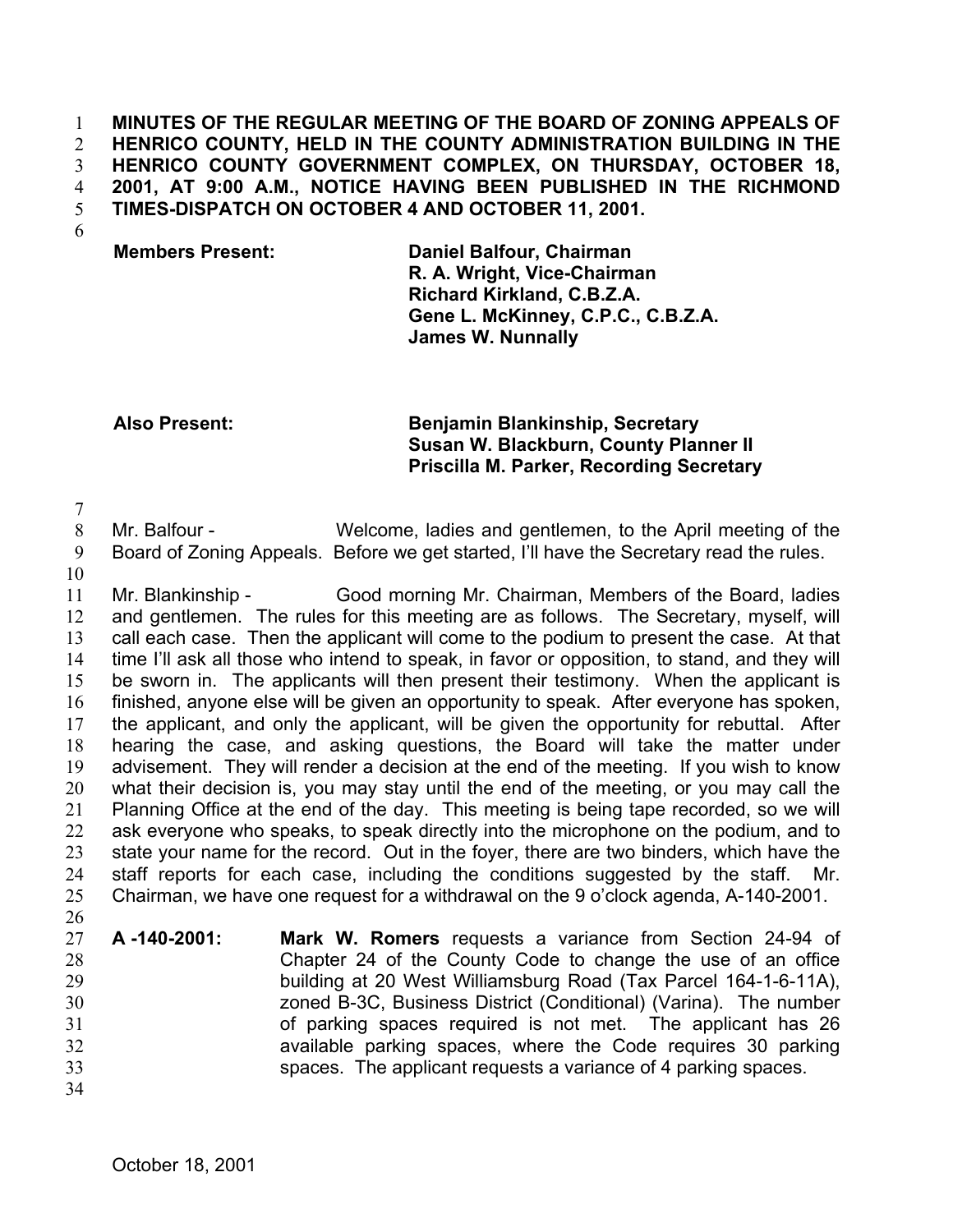After an advertised public hearing and on a motion by Mr. Wright, seconded by Mr. McKinney, the Board **allowed withdrawal** of application **A-140-2001** for the above referenced variance. The Board granted withdrawal without prejudice because, based on an agreement to reserve unused building space, the County's parking requirements have now been met, and a variance is not required at this time. 35 36 37 38 39 40 41 42 43 44 45 46 47 48 49 50 51 52 53 54 55 56 57 58 59 60 61 62 63 64 65 66 67 68 69 70 71 72 73 74 75 76 77 78 79 80 Affirmative: Balfour, Kirkland, McKinney, Nunnally, Wright 5 Negative: 0 Absent: 0 **A -134-2001: Jimmy F. and Deborah P. Cutright** request a variance from Section 24-9 of Chapter 24 of the County Code to build a singlefamily house at 7500 Doran Road (Tax Parcel 227-A-5D), zoned A-1, Agricultural District (Varina). The public street frontage requirement is not met. The applicants have 0.00 feet public road frontage, where the Code requires 50 feet public road frontage. The applicants request a variance of 50 feet public road frontage. Mr. Balfour - All who wish to speak on this case, please stand. Would you raise your right hand and be sworn in. Mr. Blankinship - Do you swear the testimony is the truth, the whole truth, and nothing but the truth so help you God? Ms. Kickta - My name is Teresa Kickta, and I am speaking on behalf of my aunt and uncle, Jimmy and Deborah Cutright. They are requesting a 50-foot right of way. I just built a home down there in March, and I had to go through the variance process also. Mr. Nunnally - They have a right of way into the property now, correct? Ms. Kickta - Yes sir. Mr. Balfour - Did every one get a copy of the new plot plan? Any other questions by Board Members? If not, then thank you. After an advertised public hearing and on a motion by Mr. Nunnally, seconded by Mr. McKinney, the Board **granted** application **A-134-2001** for a variance to build a singlefamily house at 7500 Doran Road (Tax Parcel 227-A-5D). The Board granted the variance subject to the following conditions: 1. This variance applies only to the public street frontage requirement. All other applicable regulations of the County Code shall remain in force. 2. At the time of building permit application, the applicant shall submit the necessary information to the Department of Public Works to ensure compliance with the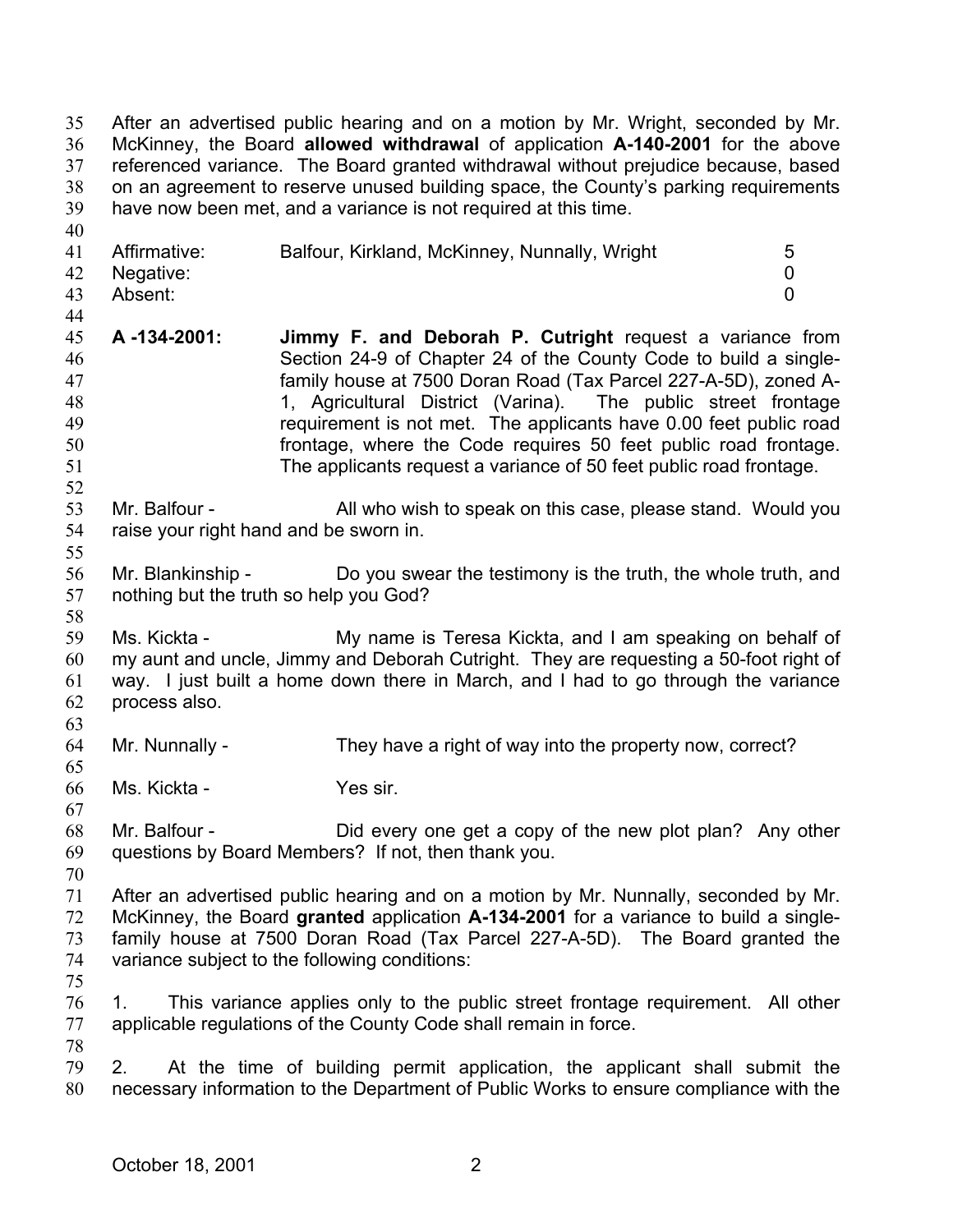requirements of the Chesapeake Bay Preservation Act and the code requirements for water quality standards. 81 82

83

87

84 85 86 3. At the time of building permit application, the owner shall demonstrate that the parcel created by this division has been conveyed to members of the immediate family, and the subdivision ordinance has not been circumvented.

88 89 90 91 4. Approval of this request does not imply that a building permit will be issued. Building permit approval is contingent on Health Department requirements, including, but not limited to, soil evaluation for a septic drainfield and reserve area, and approval of a well location.

92

93 94 95 96 97 98 5. The applicant shall present proof with the building permit application that a legal access to the property has been obtained. The owners of the property, and their heirs or assigns, shall accept responsibility for maintaining access to the property until such a time as the access is improved to County standards and accepted into the County road system for maintenance.

| -99 | Affirmative: | Balfour, Kirkland, McKinney, Nunnally, Wright | 5 |
|-----|--------------|-----------------------------------------------|---|
| 100 | Negative:    |                                               |   |
| 101 | Absent:      |                                               |   |

102

103 104 105 106 107 The Board granted this request, as it found from the evidence presented that, due to the unique circumstances of the subject property, strict application of the County Code would produce undue hardship not generally shared by other properties in the area, and authorizing this variance will neither cause a substantial detriment to adjacent property nor materially impair the purpose of the zoning regulations.

- 108 109 110 111 112 113 114 115 **A -135-2001: Graham J. and Margaret A. Wilson** request a variance from Section 24-95 of Chapter 24 of the County Code to build a sunroom at 1225 Tree Ridge Road (Olde Colony Estates) (Tax Parcel 213-3- H-4), zoned R-3, One-family Residence District (Varina). The rear yard setback is not met. The applicants have 30 feet rear yard setback, where the Code requires 40 feet rear yard setback. The applicants request a variance of 10 feet rear yard setback.
- 117 118 119 Mr. Balfour - All who wish to speak on this case, please stand. Would you raise your right hand and be sworn in.
- 120 121 122 Mr. Blankinship - Do you swear the testimony that you are about to give is the truth, the whole truth, and nothing but the truth, so help you God?
- 123 124 Ms. Wilson - I do.
- 125 Mr. Blankinship - State your name please and present your case.
- 126

116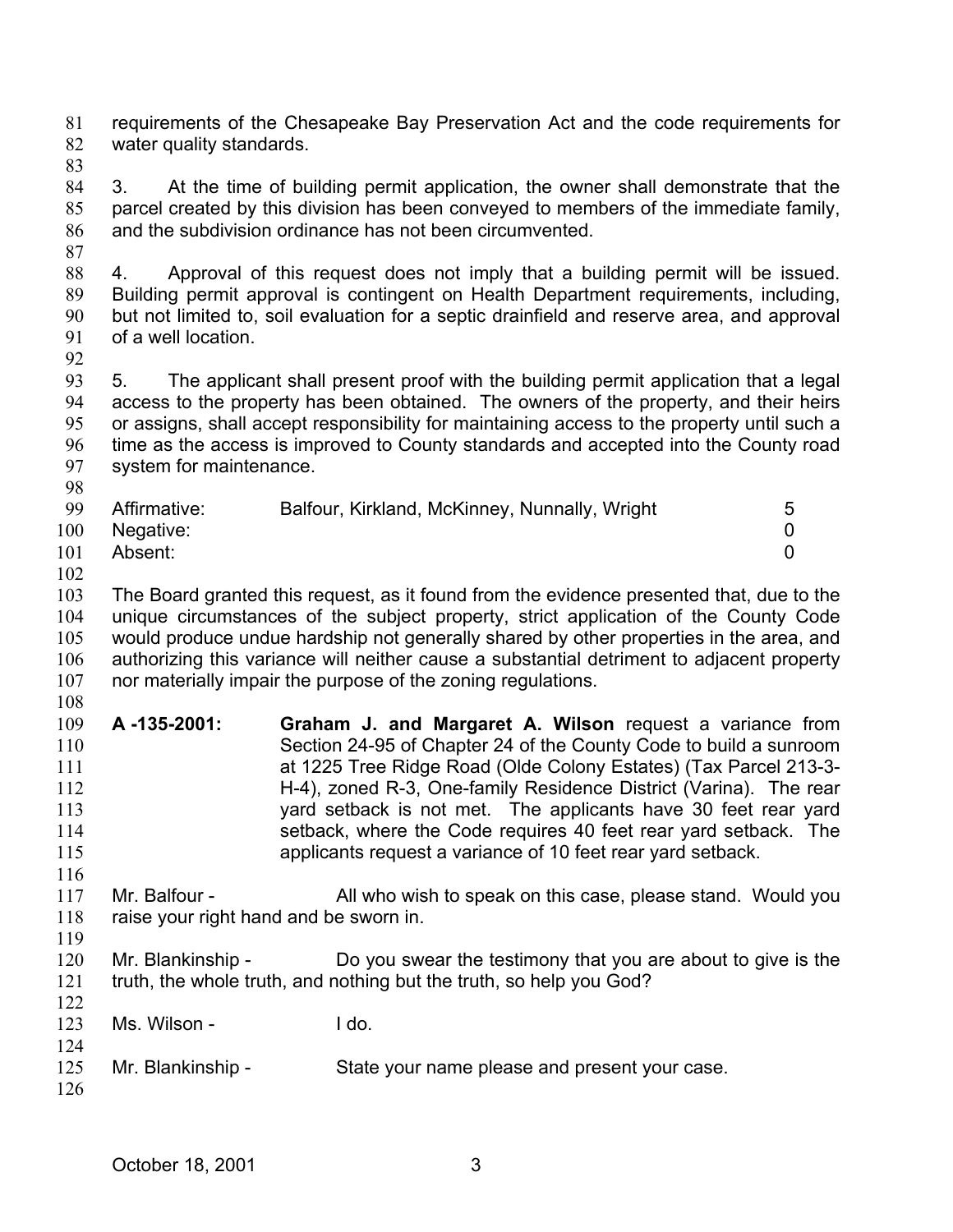Ms. Wilson - **Margaret A. Wilson.** I am requesting a variance of 10 feet rear yard setback to build a sunroom onto an existing deck on my home. Mr. Nunnally - What size is your deck? Ms. Wilson - It is 10 x 20 feet. Mr. Nunnally - You want to enclose half of it for a sunroom? Ms. Wilson - Yes sir. I think that would be a 10 x 12 foot size room. Mr. McKinney - The staff report says the deck is 12 x 20 feet. Ms. Wilson - Let me ask my husband; I am not sure of the dimensions. Mr. Balfour - If you will raise your right hand and be sworn in. Mr. Blankinship - Do you swear the testimony that you are about to give is the truth, the whole truth, and nothing but the truth, so help you God? Mr. Wilson - I do. My name is Graham Wilson. The deck is 10 x 12 feet; that is the section that we want the sunroom to enclose. Mr. Blankinship - The whole deck is 12 x 20 feet? Mr. Wilson - The deck is 10 x 20 feet. Mr. Blankinship - You are enclosing 10 x 12 and you will have an 8 x 10 foot deck left. Mr. Wilson - The Mull be 10 feet out from the house and 12 feet wide. Mr. Blankinship - And what is uncovered will be 10 feet from the house and 8 feet wide. Mr. Wilson - From the house, the deck extends 10 feet and along the length of the house is 12 feet. Mr. McKinney - Did the engineer or architect draw this on the plan? Ms. Wilson - Think the engineer actually wrote that information down. Mr. McKinney - If that is true, the enclosed part will be 10 x 12 feet, and the deck will be 10 x 12 feet. Which means the existing deck is 12 x 20 feet now.

 Ms. Wilson - That is correct.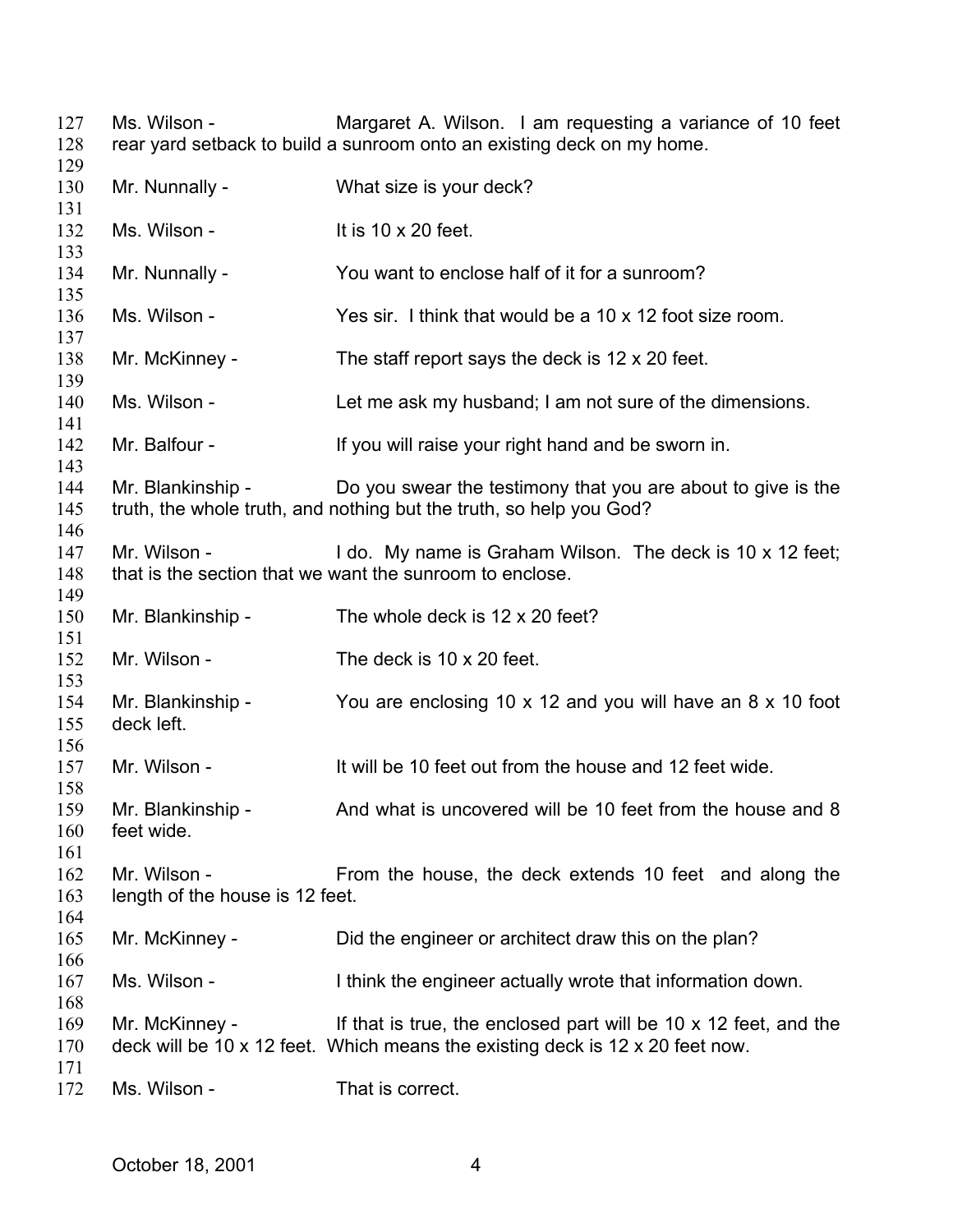173

174 175 176 177 178 179 180 181 182 183 184 185 186 187 188 189 190 191 192 193 194 195 196 197 198 199 200 201 202 203 204 205 206 207 208 209 210 211 212 213 214 215 216 217 218 Mr. McKinney - The reason I bring it up, is once it is done, if Building Inspections comes out and the measurement does not match the approved plans, you will have to get another variance. Mr. Balfour - Can you and Mr. Blankinship get the measurements correct? Ms. Wilson - Yes sir. Mr. Balfour - Are there any other questions of the Board? Thank you. After an advertised public hearing and on a motion by Mr. Nunnally, seconded by Mr. Wright, the Board **granted** your application **A-135-2001** for a variance to build a sunroom at 1225 Tree Ridge Road (Olde Colony Estates) (Tax Parcel 213-3-H-4. The Board granted the variance subject to the following condition: 1. Only the improvements shown on the plan filed with the application may be constructed pursuant to this approval. No substantial changes or additions to the layout may be made without the approval of the Board of Zoning Appeals. Any additional improvements shall comply with the applicable regulations of the County Code. Affirmative: Balfour, Kirkland, McKinney, Nunnally, Wright 5 Negative: 0 Absent: 0 The Board granted this request, as it found from the evidence presented that, due to the unique circumstances of the subject property, strict application of the County Code would produce undue hardship not generally shared by other properties in the area, and authorizing this variance will neither cause a substantial detriment to adjacent property nor materially impair the purpose of the zoning regulations. **A -136-2001: David and Gwendolyn Washington** request a variance from Section 24-94 of Chapter 24 of the County Code to build a screened porch at 203 Celona Drive (Three Fountains North) (Tax Parcel 74-5-B-15), zoned R-2A, One-family Residence District (Fairfield). The rear yard setback is not met. The applicants have 33 feet rear yard setback, where the Code requires 45 feet rear yard setback. The applicants request a variance of 12 feet rear yard setback. Mr. Balfour - All who wish to speak on this case, please stand. Would you raise your right hand and be sworn in. Mr. Blankinship - Do you swear the testimony that you are about to give is the truth, the whole truth, and nothing but the truth, so help you God?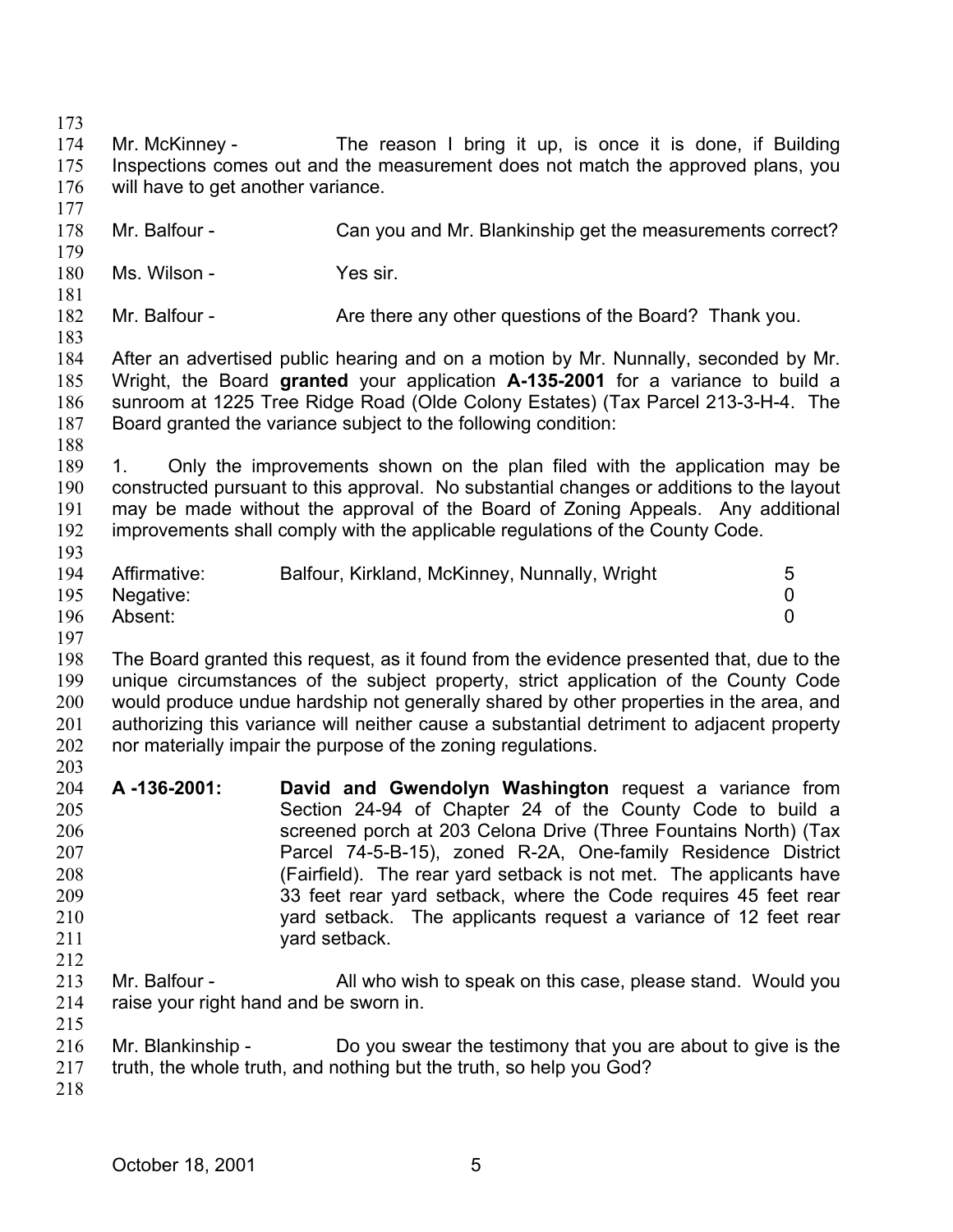| 219<br>220                             | Mr. Washington -                                                                                                                                                                                                                                                                                                                                | I do.                                                                                                                                                                                                                                                                                                                                                                                                                                  |  |  |
|----------------------------------------|-------------------------------------------------------------------------------------------------------------------------------------------------------------------------------------------------------------------------------------------------------------------------------------------------------------------------------------------------|----------------------------------------------------------------------------------------------------------------------------------------------------------------------------------------------------------------------------------------------------------------------------------------------------------------------------------------------------------------------------------------------------------------------------------------|--|--|
| 221<br>222                             | Mr. Balfour -                                                                                                                                                                                                                                                                                                                                   | State your name please, and then present your case.                                                                                                                                                                                                                                                                                                                                                                                    |  |  |
| 223<br>224<br>225                      | Mr. Washington -                                                                                                                                                                                                                                                                                                                                | David Washington. We are planning to build a sunroom on<br>the back of our home. We need 12 more feet to meet our setback.                                                                                                                                                                                                                                                                                                             |  |  |
| 226<br>227                             | Mr. Balfour -                                                                                                                                                                                                                                                                                                                                   | Your dimensions are 12 x 21 feet.                                                                                                                                                                                                                                                                                                                                                                                                      |  |  |
| 228<br>229                             | Mr. Washington -                                                                                                                                                                                                                                                                                                                                | Yes sir, that is correct.                                                                                                                                                                                                                                                                                                                                                                                                              |  |  |
| 230<br>231                             | Mr. Balfour -                                                                                                                                                                                                                                                                                                                                   | Are there any other questions of Mr. Washington.                                                                                                                                                                                                                                                                                                                                                                                       |  |  |
| 232<br>233<br>234                      | Mr. McKinney -<br>have?                                                                                                                                                                                                                                                                                                                         | Mr. Washington, is this to be built on top of what you already                                                                                                                                                                                                                                                                                                                                                                         |  |  |
| 235<br>236                             | Mr. Washington -                                                                                                                                                                                                                                                                                                                                | Yes it is.                                                                                                                                                                                                                                                                                                                                                                                                                             |  |  |
| 237<br>238                             | Mr. McKinney -                                                                                                                                                                                                                                                                                                                                  | Underneath it, I presume that you will use that for storage?                                                                                                                                                                                                                                                                                                                                                                           |  |  |
| 239<br>240                             | Mr. Washington -                                                                                                                                                                                                                                                                                                                                | Yes it would be used for storage.                                                                                                                                                                                                                                                                                                                                                                                                      |  |  |
| 241<br>242                             | Mr. McKinney -                                                                                                                                                                                                                                                                                                                                  | Ok, thank you.                                                                                                                                                                                                                                                                                                                                                                                                                         |  |  |
| 243<br>244                             | Mr. Balfour -                                                                                                                                                                                                                                                                                                                                   | Any other questions? Thank you.                                                                                                                                                                                                                                                                                                                                                                                                        |  |  |
| 245<br>246<br>247<br>248<br>249        | After an advertised public hearing and on a motion by Mr. McKinney, seconded by Mr.<br>Wright, the Board granted application A-136-2001 for a variance to build a screened<br>porch at 203 Celona Drive (Three Fountains North) (Tax Parcel 74-5-B-15). The Board<br>granted the variance subject to the following condition:                   |                                                                                                                                                                                                                                                                                                                                                                                                                                        |  |  |
| 250<br>251<br>252<br>253<br>254        | Only the improvements shown on the plan filed with the application may be<br>1.<br>constructed pursuant to this approval. No substantial changes or additions to the layout<br>may be made without the approval of the Board of Zoning Appeals. Any additional<br>improvements shall comply with the applicable regulations of the County Code. |                                                                                                                                                                                                                                                                                                                                                                                                                                        |  |  |
| 255<br>256<br>257<br>258               | Affirmative:<br>Negative:<br>Absent:                                                                                                                                                                                                                                                                                                            | Balfour, Kirkland, McKinney, Nunnally, Wright<br>5<br>0<br>$\overline{0}$                                                                                                                                                                                                                                                                                                                                                              |  |  |
| 259<br>260<br>261<br>262<br>263<br>264 |                                                                                                                                                                                                                                                                                                                                                 | The Board granted this request, as it found from the evidence presented that, due to the<br>unique circumstances of the subject property, strict application of the County Code<br>would produce undue hardship not generally shared by other properties in the area, and<br>authorizing this variance will neither cause a substantial detriment to adjacent property<br>nor materially impair the purpose of the zoning regulations. |  |  |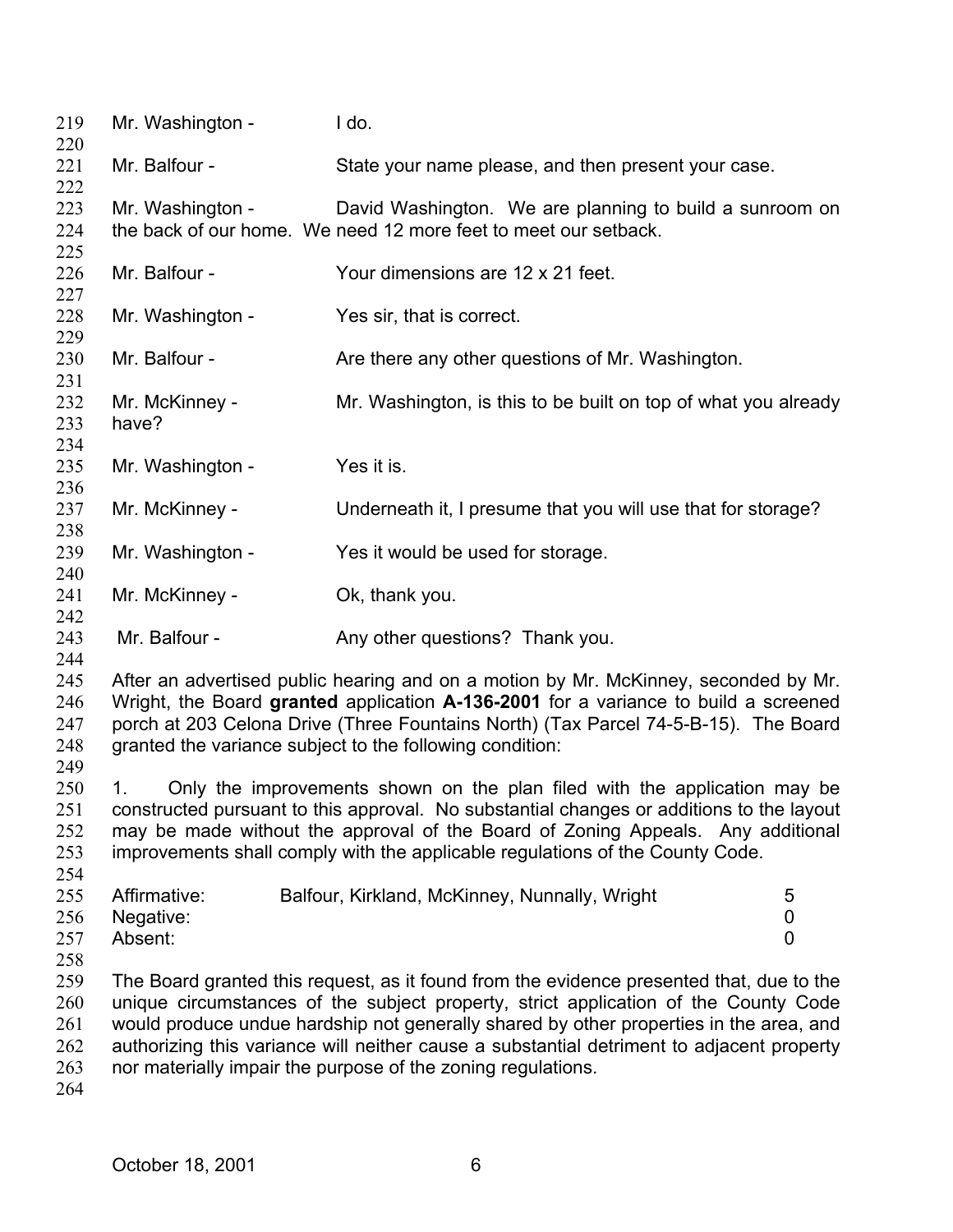**A -138-2001: Dr. Richard H. Villa** requests a variance from Section 24-94 of Chapter 24 of the County Code to build a screened porch over the existing deck at 12420 Lynwood Drive (Bradford Landing at Wyndham) (Tax Parcel 4-28-A-62), zoned R-3C, One-family Residence District (Conditional) (Three Chopt). The rear yard setback is not met. The applicant has 35.9 feet rear yard setback, where the Code requires 40 feet rear yard setback. The applicant requests a variance of 4.1 feet rear yard setback. 265 266 267 268 269 270 271 272 273 274 275 276 277 278 279 280 281 282 283 284 285 286 287 288 289 290 291 292 293 294 295 296 297 298 299 300 301 302 303 304 305 306 307 308 309 310 Mr. Balfour - All who wish to speak on this case, please stand. Would you raise your right hand and be sworn in. Mr. Blankinship - Do you swear the testimony that you are about to give is the truth, the whole truth, and nothing but the truth, so help you God? Mr. Grieves - I do. Mr. Balfour - Please state your name and then present your case. Mr. Grieves - The Jeffery Grieves representing Dr. Villa. When the house was originally built, Lynwood Drive was constructed as a temporary turnaround, which caused the house to be moved back 7 feet farther than the required setback. When the road goes through to the next property, the land will revert back to the owner. This still places the house farther back on the lot than needs to be. We only need 4.1 feet in the rear to put the porch on the existing deck. Mr. Balfour - **Are you just putting the porch right on top of the deck?** Mr. Grieves - Yes sir, which is 14 x 19 feet. Mr. Balfour - **Any questions of Mr. Grieves?** Mr. Wright - Is this on the rear of your house or the side? Mr. Grieves - The state of the house. Mr. Wright - The house fronts on Lynwood? Mr. Grieves - Yes sir. Mr. Wright - And the houses behind you are on Bradford Landing Court? They face the other way. So this would be to rear of those houses? Mr. Grieves - Yes sir. The houses face rear to rear. Mr. Wright - Thank you.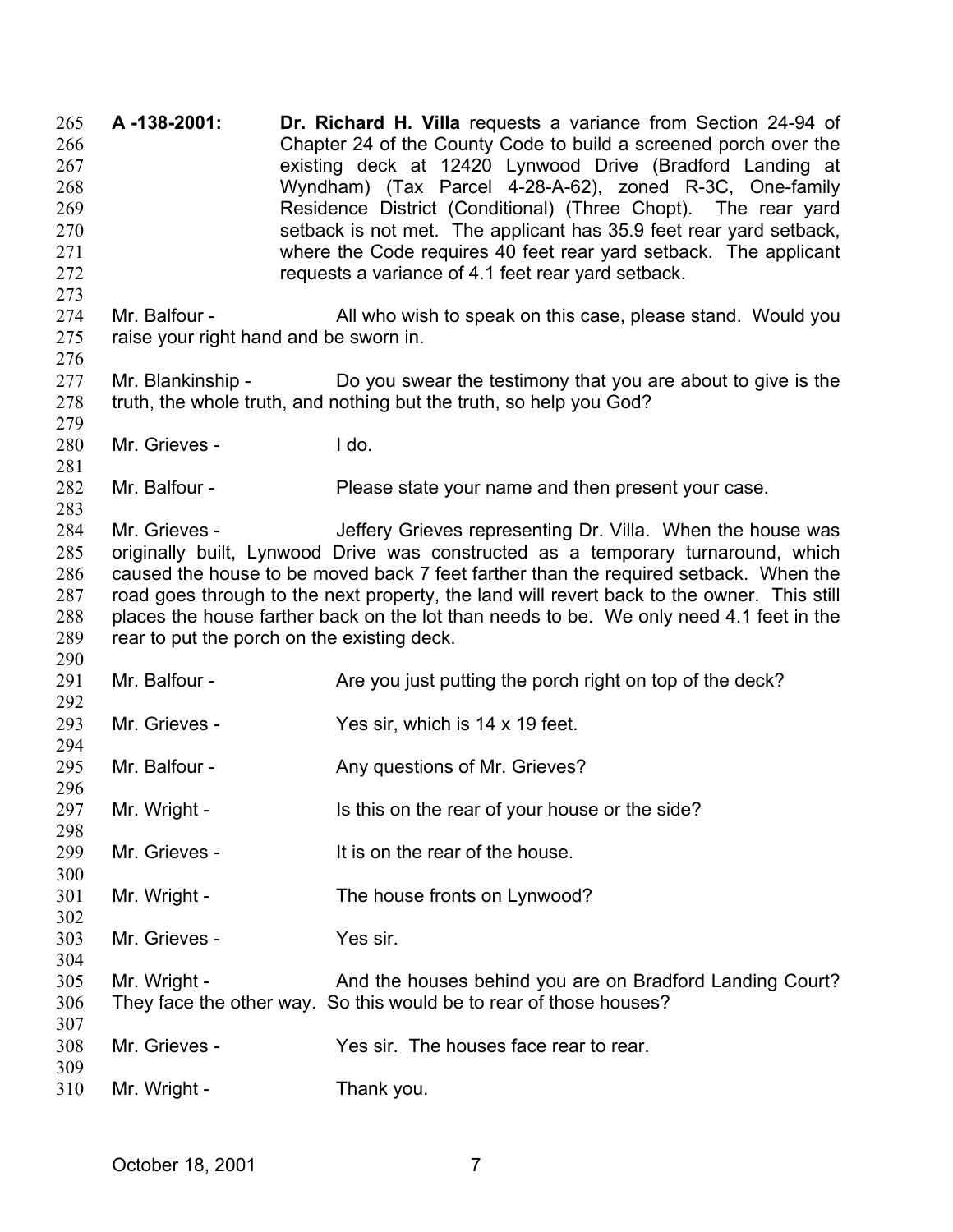311

312 Mr. Balfour - Any other questions? Thank you.

313 314

- After an advertised public hearing and on a motion by Mr. Wright, seconded by Mr.
- 315 316 317 318 McKinney, the Board **granted** application **A-138-2001** for a variance to build a screened porch over the existing deck at 12420 Lynwood Drive (Bradford Landing at Wyndham) (Tax Parcel 4-28-A-62). The Board granted the variance subject to the following conditions:
- 319

320 321 322 323 324 1. Only the improvements shown on the plan filed with the application may be constructed pursuant to this approval. No substantial changes or additions to the layout may be made without the approval of the Board of Zoning Appeals. Any additional improvements shall comply with the applicable regulations of the County Code.

325 326 327 2. A landscape plan must be submitted with the building permit illustrating the screening provided for the adjacent neighbors.

| 328 | Affirmative: | Balfour, Kirkland, McKinney, Nunnally, Wright | 5 |
|-----|--------------|-----------------------------------------------|---|
|     |              |                                               |   |
| 329 | Negative:    |                                               |   |
| 330 | Absent:      |                                               |   |
| 331 |              |                                               |   |

- 332 333 334 335 336 The Board granted this request, as it found from the evidence presented that, due to the unique circumstances of the subject property, strict application of the County Code would produce undue hardship not generally shared by other properties in the area, and authorizing this variance will neither cause a substantial detriment to adjacent property nor materially impair the purpose of the zoning regulations.
- 337
- 338 339 340 341 342 343 344 **A -139-2001: John Mardigian** requests a variance from Section 24-94 of Chapter 24 of the County Code to build an addition at 7338 Hermitage Road (Quarles Heights) (Tax Parcel 72-12-B-3), zoned R-3, One-family Residence District (Brookland). The rear yard setback is not met. The applicant has 19 feet rear yard setback, where the Code requires 25 feet rear yard setback. The applicant requests a variance of 6 feet rear yard setback.
- 345 346 347 348 Mr. Balfour - All who wish to speak on this case, please stand. Would you raise your right hand and be sworn in.
- 349 350 Mr. Blankinship - Do you swear the testimony that you are about to give is the truth, the whole truth, and nothing but the truth, so help you God?
- 351 352 353 354 Mr. Mardigian - I do. My name is John Mardigian, and I am requesting a variance of 6 feet to add a family room onto the rear of my house.
- 355 Mr. Balfour - So you are asking for a 6-foot rear yard setback?
- 356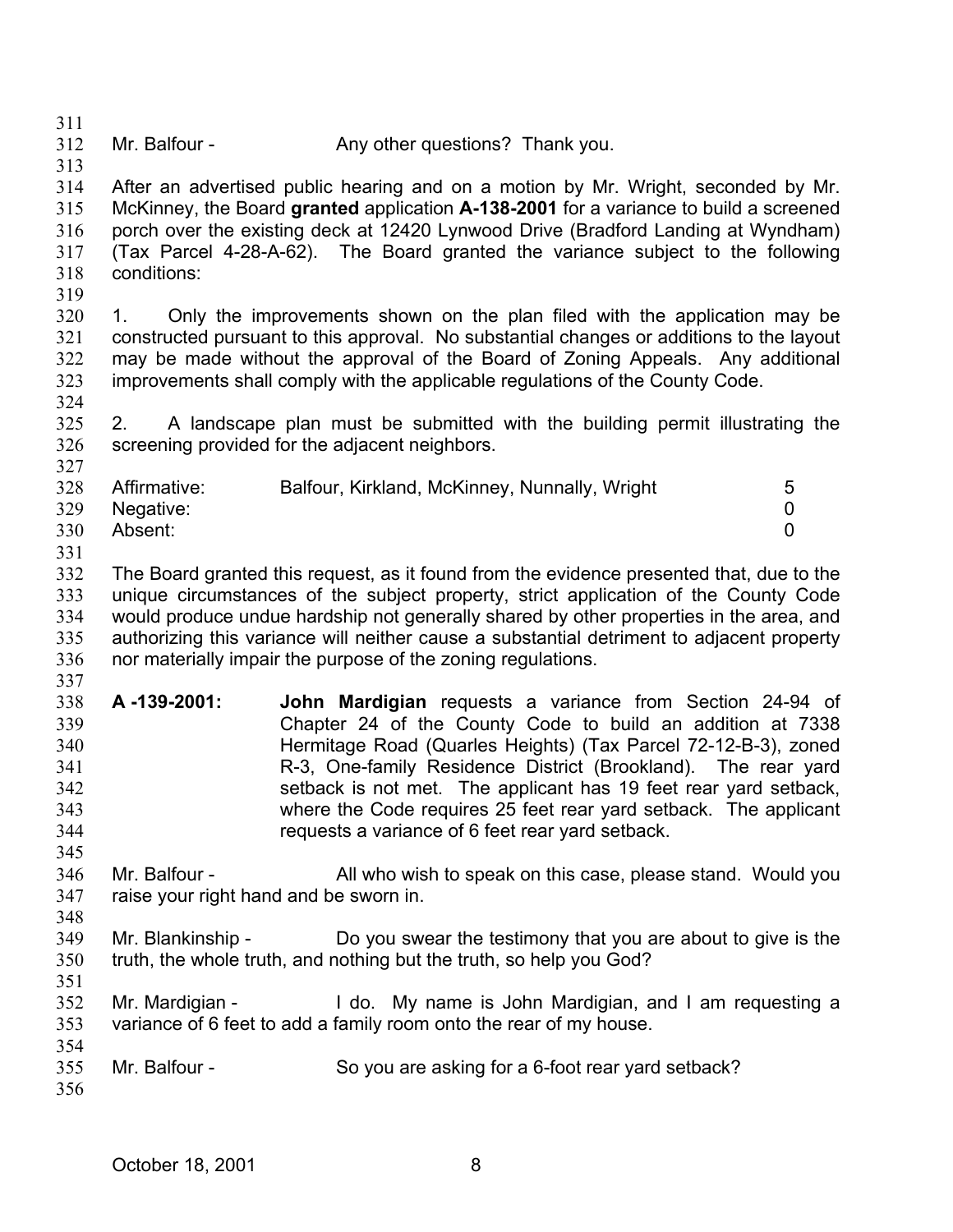357 Mr. Mardigian - Yes sir. 358 359 360 361 362 363 364 365 366 367 368 369 370 371 372 373 374 375 376 377 378 379 380 381 382 383 384 385 386 387 388 389 390 391 392 393 394 395 396 397 398 399 400 401 402 Mr. Balfour - Is there a patio in the back yard where this is going? Mr. Mardigian - It is coming off the back of the white portion of the house. Mr. Balfour - So this would be flush with the house? Mr. Mardigian - Yes sir. Mr. Nunnally - It will be 16 x 16? Mr. Mardigian - Yes sir. Mr. Balfour - **Are there any other questions for Mr. Mardigian?** Thank you. Next speaker. Mr. Bartolotta - My name is Gerard Bartolotta. I would just like point out that the nature of the property and the way the house sits, the back corner of the house is almost at the setback as it sits now. And because of the angle of the property, any projection past that point requires that variance. Mr. Mardigian wanted to maintain a 16 x 16 foot addition. Mr. Balfour - The Music set of the house. Mr. Bartolotta - Not on the back portion, but on the side. Mr. Balfour - Thank you. After an advertised public hearing and on a motion by Mr. Kirkland, seconded by Mr. Nunnally, the Board **granted** application **A-139-2001** for a variance to build an addition at 7338 Hermitage Road (Quarles Heights) (Tax Parcel 72-12-B-3). The Board granted the variance subject to the following condition: 1. Only the improvements shown on the plan filed with the application may be constructed pursuant to this approval. No substantial changes or additions to the layout may be made without the approval of the Board of Zoning Appeals. Any additional improvements shall comply with the applicable regulations of the County Code. Affirmative: Balfour, Kirkland, McKinney, Nunnally, Wright 5 Negative: 0 Absent: 0 The Board granted this request, as it found from the evidence presented that, due to the unique circumstances of the subject property, strict application of the County Code would produce undue hardship not generally shared by other properties in the area, and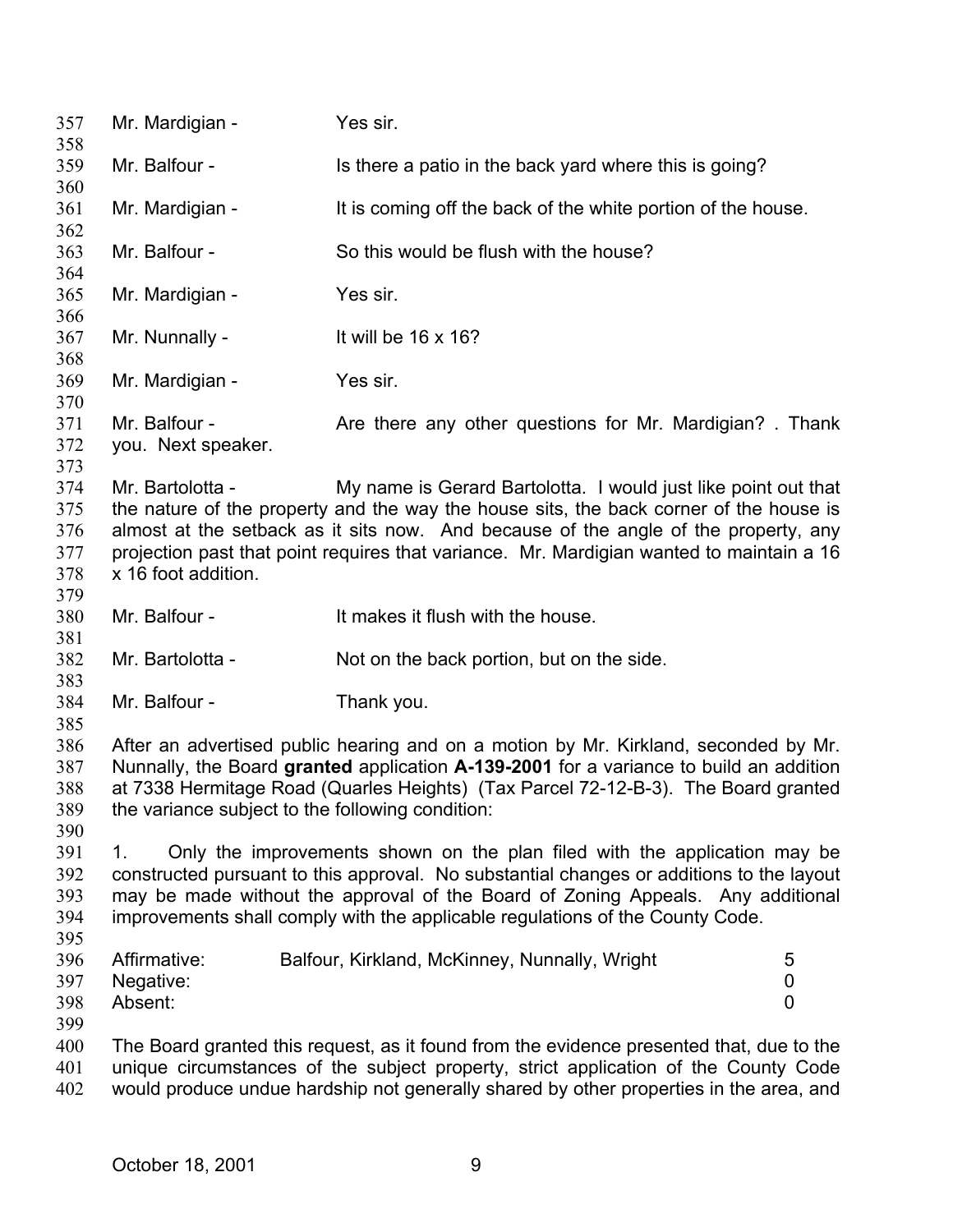authorizing this variance will neither cause a substantial detriment to adjacent property nor materially impair the purpose of the zoning regulations. 403 404 405 406 407 408 409 410 411 412 413 414 415 416 417 418 419 420 421 422 423 424 425 426 427 428 429 430 431 432 433 434 435 436 437 438 439 440 441 442 443 444 445 446 447 448 **UP- 26-2001: Misty M. Maiden** requests a conditional use permit pursuant to Section 24-12(e) of Chapter 24 of the County Code to keep more than three pets at 5015 Dollard Drive (Kildare Annex) (Tax Parcel 93-4-A-5), zoned R-3, One-family Residence District (Brookland). Mr. Balfour - All who wish to speak on this case, please stand. Would you raise your right hand and be sworn in. Mr. Blankinship - Do you swear the testimony that you are about to give is the truth, the whole truth, and nothing but the truth, so help you God? Ms. Maiden - The I do. I want to request a conditional use permit for a kennel license. I currently have 5 dogs and 2 cats at my house. One is a Doberman; the other 4 are Miniature Pinschers. They stay in the house. Two of the Miniature Pinschers belong to my mother; they will be going back to Tennessee in November. I own three dogs and 2 cats. Before I got the third dog in April, I called Planning and Zoning and asked them if the cats were included in the 3-animal limit in Henrico. They told me they weren't included, so I got the third dog. Later on, I had a planning and zoning officer come out and give me the pamphlet that says it is 3 animals total. I am planning on buying a home in Goochland for my mother. She is moving to Goochland next summer. And I am looking for a house in Amelia. I will be renting this house out next year. This would only be for a year. I want to get into the new house before school starts. I will be moving out to the country. Mr. McKinney - So Ms. Maiden, what are you saying, if you are granted a permit, you'd be satisfied if it were only granted for one year? Ms. Maiden - Yes sir. Mr. McKinney - And by that time, you would have eliminated all the animals from this property or be within the scope of the law? Ms. Maiden - Yes sir. I have one of the dogs advertised for sale, the cats are old and neutered, and the Doberman is 7 years old. Mr. Balfour - Have you read these letters that we have received? Ms. Maiden - No sir. Mr. Balfour - The first letter, the one on top, mentioned something about run off from your yard to their yard, since you are up hill from them. I would like for you to take a minute to read the letter and respond to it.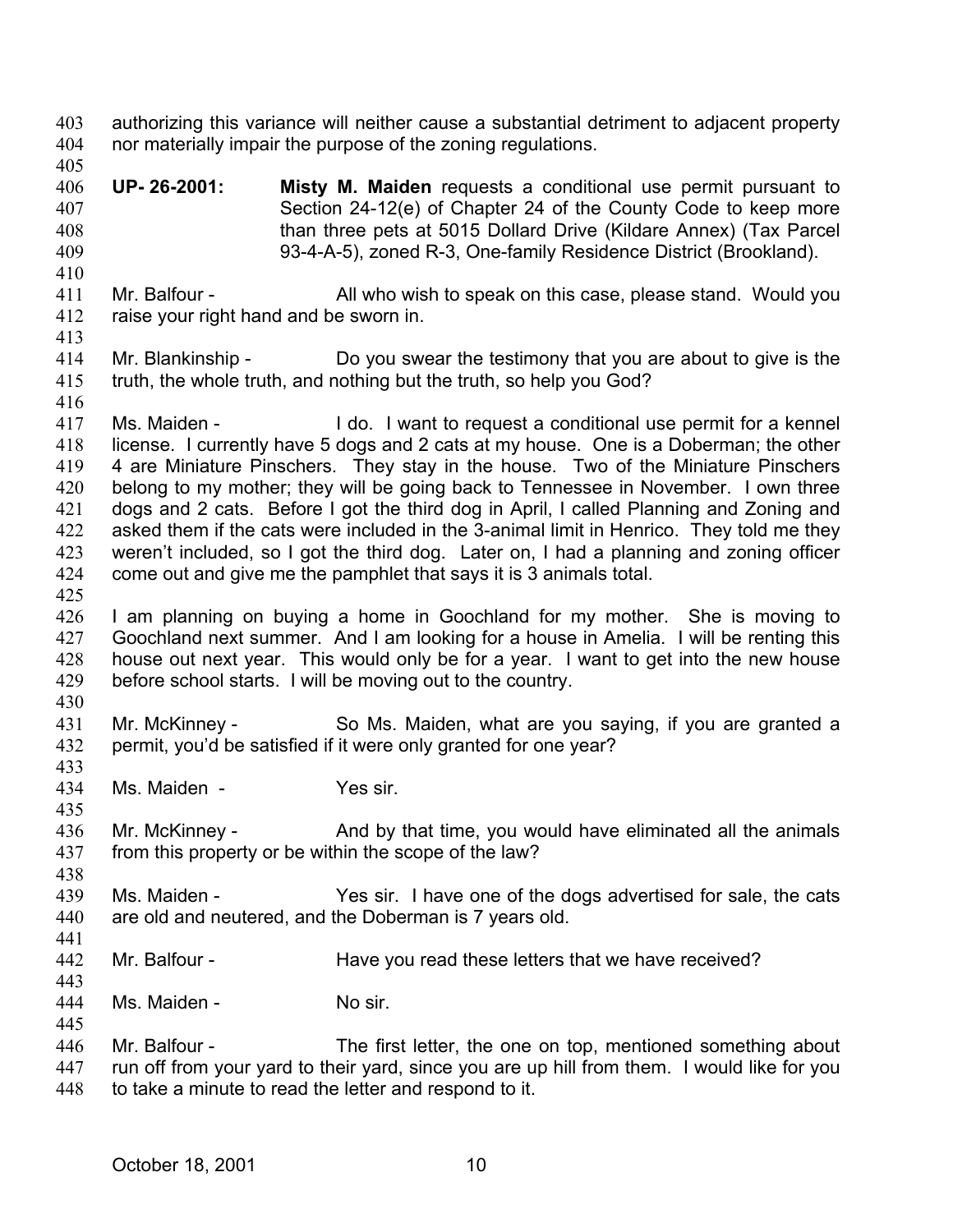449 450 451 452 453 454 455 456 457 458 459 460 461 462 463 464 465 466 467 468 469 470 471 472 473 474 475 476 477 478 479 480 481 482 483 484 485 486 487 488 489 490 491 492 493 494 Mr. McKinney - When we get these letters at the last minute, I think we should throw them out or either pass this by and let the parties concerned read the material and then the Board come back to it. It is not right to give us this letter the morning of the meeting and try to read it amongst all the other stuff we have to read. Mr. Balfour - Do you folks have time to stay a few minutes? Ms. Maiden, you have not seen the letters from either of your neighbors? Is that right? Mr. McKinney - We can read the letter on our break. Mr. Balfour - I was asking at the suggestion of Mr. McKinney, since we have not seen these letters before, we could pass this case by and take it up in about 45 minutes, if you have time to wait. Ms. Maiden - I have to go back to work. Mr. Balfour - Why don't you read the letter while we hear from the Singletons, and we will proceed. Mr. Singleton - My name is Harvey Singleton. I am opposed to this request because at the back of my fence where she has her kennel, it backs up to my privacy fence. She had one little dog when she first came there. I had a little fence along the back and dog kept getting out. So I put up the privacy fence. Since then, she has built a kennel backing up to my fence and using it as a side to her kennel. I don't want the runoff of the kennel coming onto my garden. There will be the smell, and it will be noisier if she gets a lot more dogs. Mr. Balfour - The State kennel a dirt floor or a cement slab? Mr. Singleton - Right now it is just dirt. Mr. Balfour - So you are saying it drains right under the fence. Mr. Singleton - It will drain right through it. It is just a fence with salt treated boards standing straight up, so there cracks between them. Mr. Kirkland - The Mr. Singleton, which side of property line is the privacy fence? Mr. Singleton - It is on my side. Mr. Kirkland - And her chain link abuts your fence, using your fence as her  $4<sup>th</sup>$  side? Mr. Singleton - Yes sir.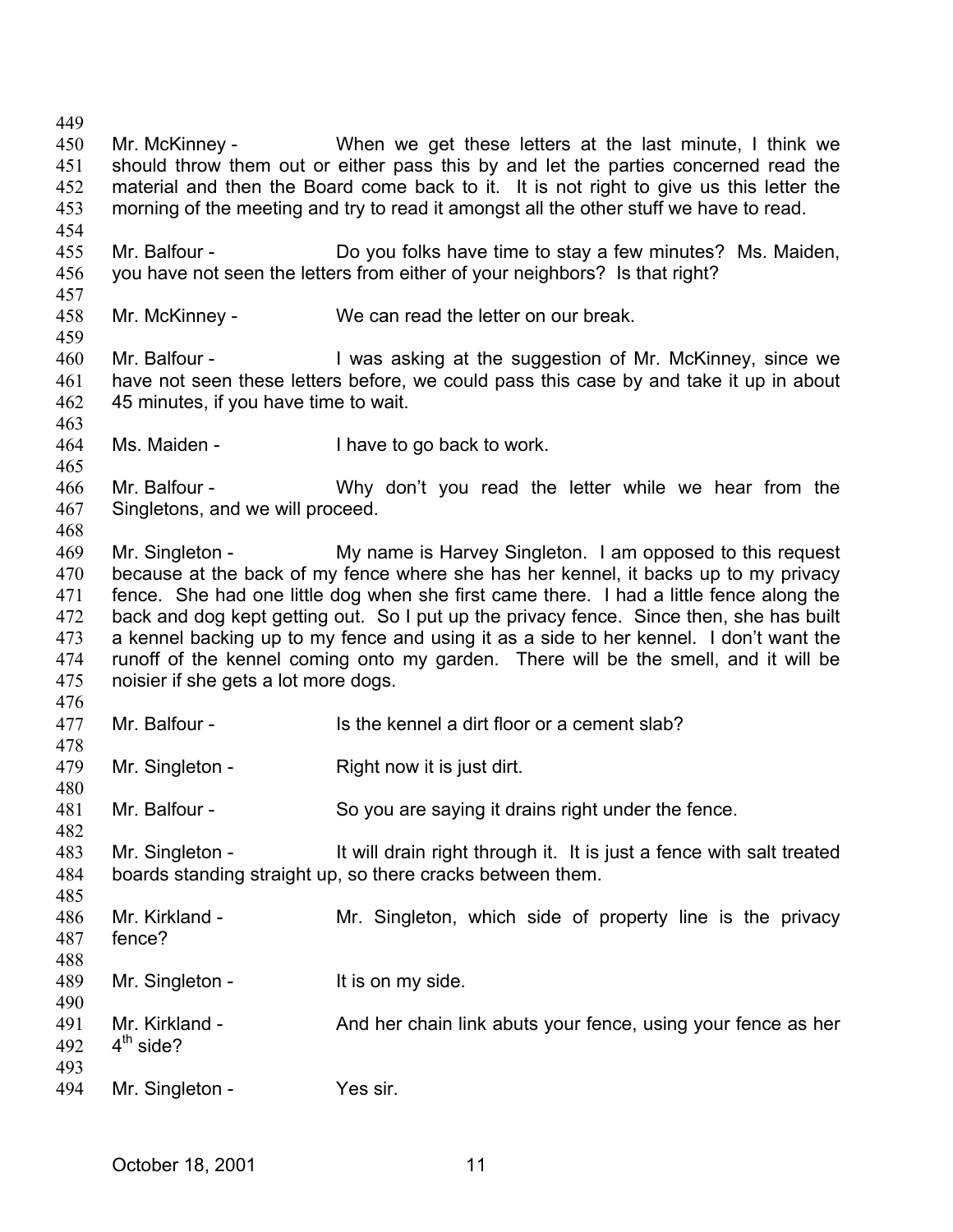495 496 497 498 499 500 501 502 503 504 505 506 507 508 509 510 511 512 513 514 515 516 517 518 519 520 521 522 523 524 525 526 527 528 529 530 531 532 533 534 535 536 537 538 539 540 Mr. Balfour - What are you asking, that you don't want her to have the dogs at all, or do you want her to improve ……… Mr. Singleton - I would rather not have the dogs at all, because it will be a lot more smell and a lot more noise. And the way the drainage is, it would drain right off of her property, if it is not kept perfectly clean. Mr. Balfour - You did hear her say she will be leaving in about 9 months. Mr. Singleton - I understand what she wants to do, and I don't blame her. But I don't want the smell and the drain coming down on me. Mr. Kirkland - If we put a condition on the case that said that she would have to make the  $4<sup>th</sup>$  side of her pen out of her own fence. And that the approval for this permit would only be for 1 year, and that was it, and we would have the County check on this on a regular basis to make sure there wasn't any run off or smell, and make her take care of that ……….. Mr. Singleton - I still wouldn't want it there as a kennel, I think it is too close. Mr. Balfour - You realize she can have 3 dogs now? Mr. Singleton - Yes. I have nothing against animals. I used to have bird dogs myself. But I never had more than that, and I had a pen on my own property. I just don't want the noise, or the smell. Mr. Balfour - Any other questions? Thank you. Ms. Singleton - I am Mary Singleton. I really don't want the dogs there either. Mr. Balfour - You do understand that she can have 3 dogs. Ms. Singleton - Yes. I knew she had the original dog. I am scared of dogs and it did get into my yard. I had my husband put up the privacy fence to keep them in their yard. When I go to hang clothes on the line, I can smell the odor of the droppings. I think the lots are too small to accommodate a lot of animals. Mr. Balfour - **How big are these lots?** Mr. Singleton - 60 x 150 feet. Ms. Singleton - That is not very big. And with the house sitting back from the road 40 feet, the back yard is not big.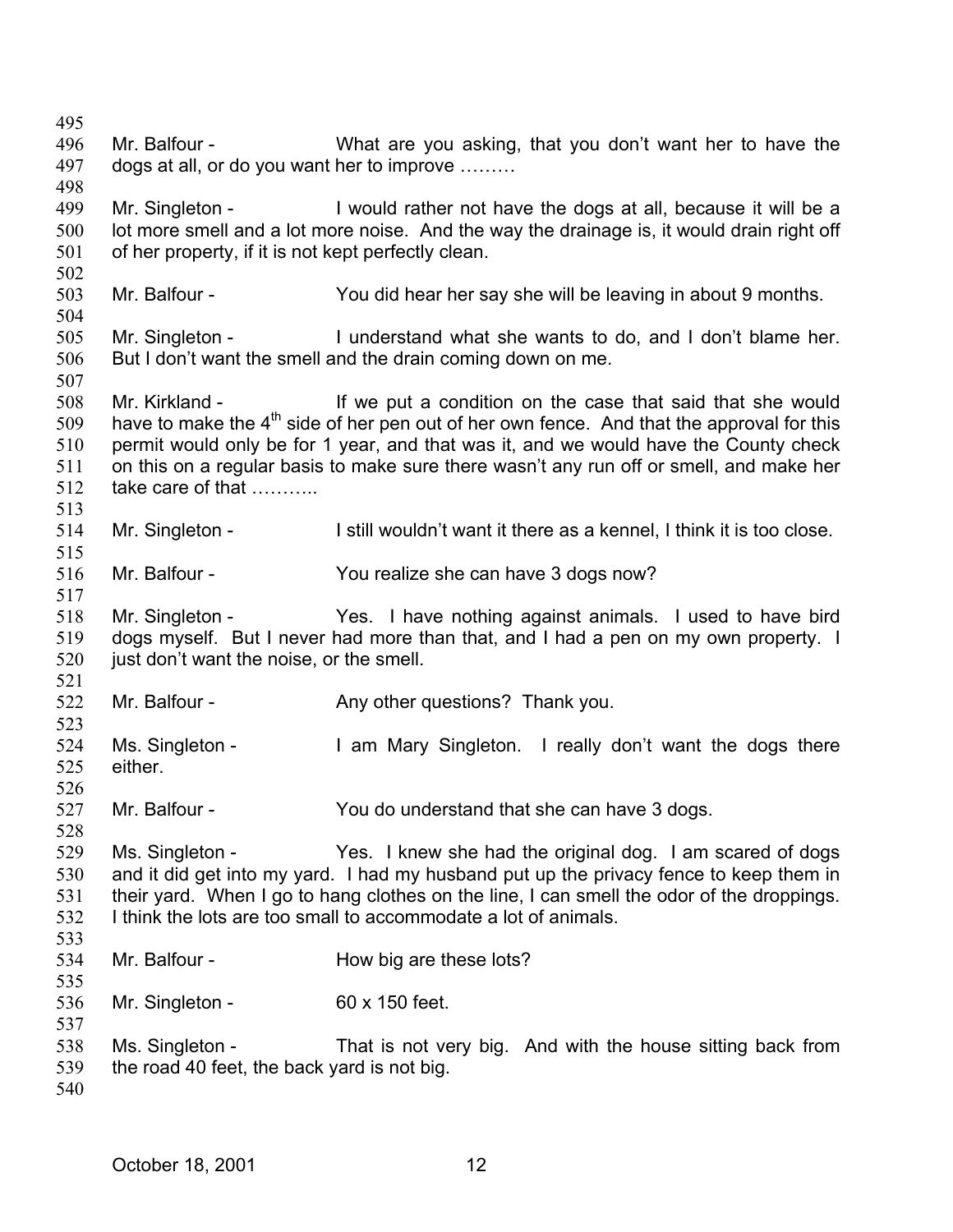541 Mr. McKinney - Ms. Singleton, do you walk in the neighborhood? 542 543 544 545 546 547 548 549 550 551 552 553 554 555 556 557 558 559 560 561 562 563 564 565 566 567 568 569 570 571 572 573 574 575 576 577 578 579 580 581 582 583 584 585 586 Ms. Singleton - I used to. I have bad knees now, so I can't. Mr. McKinney - Do these dogs get out and run free? Ms. Singleton - I have not seen them out of the fence. I did hear her call the small dogs that had gotten out and run down the street. They did not get into my yard. Mr. Balfour - You live in the rear of this house. Ms. Lightfoot lives in the house facing Libby Avenue, and Mr. Eagle's house faces Libby Avenue also. So all three of the residences are behind her. Any other questions for Ms. Singleton? Thank you. Ms. Maiden, have you had a chance to read the letters? Ms. Maiden - Where is the reference to Ms. Langford? I did build a privacy fence to address the problem of the dogs getting out. I just built confinement cages to keep them confined when I out cooking on the grill or something. They have yet to be in those. So I don't know how there can be run-off when they have never been in there. The Miniature Pinschers stay in the house except to go outside to do their business. The Doberman runs the backyard. They don't stay in the kennels, so there would be no run-off. I have an 11-year-old son who brings his friends over to play in the back yard, so I do keep it clean. Basically, when I take the 2 dogs back to my mother's in November, I will be at Henrico's 3-dog limit. So I am really getting the use permit for my two cats. Mr. Balfour - Do the cats stay inside? Ms. Maiden - They are outside and inside cats. They are neutered, and in the winter they stay in the house most of the time. They are 7 and 4 years old. Mr. Balfour - Can you put some sort of barrier below the bottom of the fence in the rear to prevent the drainage into the other yards? Ms. Maiden - The dogs do not stay in the kennels, so there is no run-off; the only run-off would be water from a rainstorm. Mr. Balfour - The All three of these people complained about the odors, so there must be something back there that is concentrated. Any other questions of Ms. Maiden? Mr. McKinney - Do you put straw in the cages that they are in? Ms. Maiden - There is concrete in the Miniature Pinschers' pen, because they dig and climb out of stuff. The rest of them are grass that always needs to be cut because they are never in there.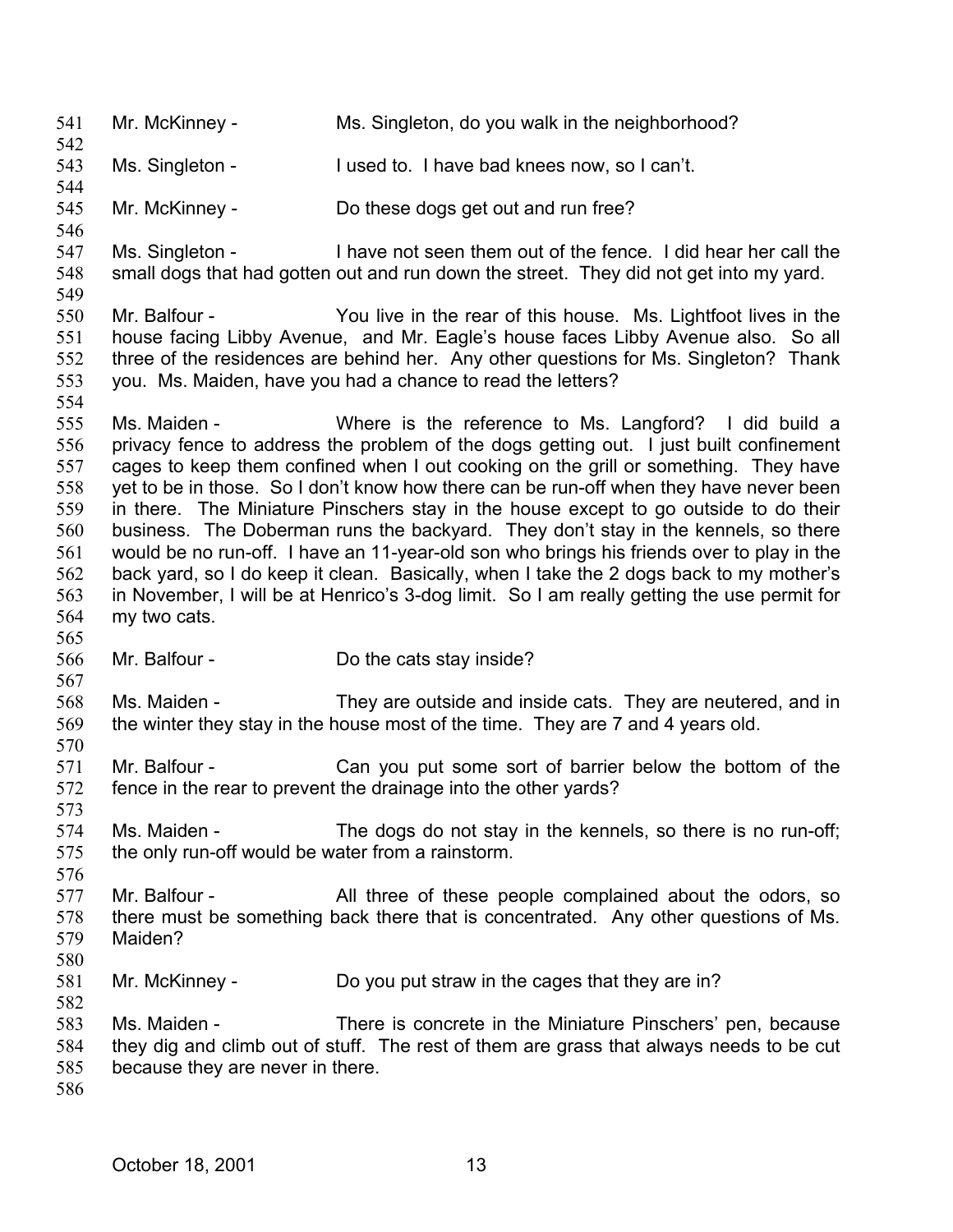Mr. McKinney - Do you get their waste up, or do you leave it in the back yard? 587 588 589 590 591 592 593 594 595 596 597 598 599 600 601 602 603 604 605 606 607 608 609 610 611 612 613 614 615 616 617 618 619 620 621 622 623 624 625 626 627 628 629 630 631 632 Ms. Maiden - I get it up. Mr. McKinney - Every day? Ms. Maiden - I go out there once a week. I clean up after the Doberman every day, and the mini-pins once a week. Mr. Balfour - Any other questions of Ms. Maiden? Thank you. After an advertised public hearing and on a motion by Mr. Kirkland, seconded by Mr. McKinney, the Board **granted** application **UP-26-2001** for a conditional use permit to keep more than three pets at 5015 Dollard Drive (Kildare Annex) (Tax Parcel 93-4-A-5). The Board granted the use permit subject to the following conditions: 1. This approval is only for the three dogs and two cats owned by the property owner. The approval is not for the boarding or breeding of dogs at any time. 2. In addition to the five animals listed in condition #1, the applicant may keep two dogs owned by family members until November 30, 2001. 3. No new or replacement animals may be added, so that the number of animals will be reduced by natural means to three, as allowed in a residential district. 4. The applicant must maintain the property so that noise and odors are controlled. 5. The kennels shall be confined to the applicants property, and may not be attached to any privacy fence belonging to the neighbors. 6. This permit shall expire on October 18, 2002, after which time the number of animals on the property shall not exceed three. Affirmative: Balfour, Kirkland, McKinney, Nunnally, Wright 5 Negative: 0 Absent: 0 The Board granted the request because it found the proposed use will be in substantial accordance with the general purpose and objectives of Chapter 24 of the County Code. **A -141-2001: Janece C. Bibby** requests a variance from Section 24-95(i) of Chapter 24 of the County Code to build a gazebo at 9406 Ryan Road (Hungary Acres) (Tax Parcel 52-5-B-7), zoned R-3, Onefamily Residence District (Fairfield). The accessory structure location requirement is not met. The applicant wishes to build a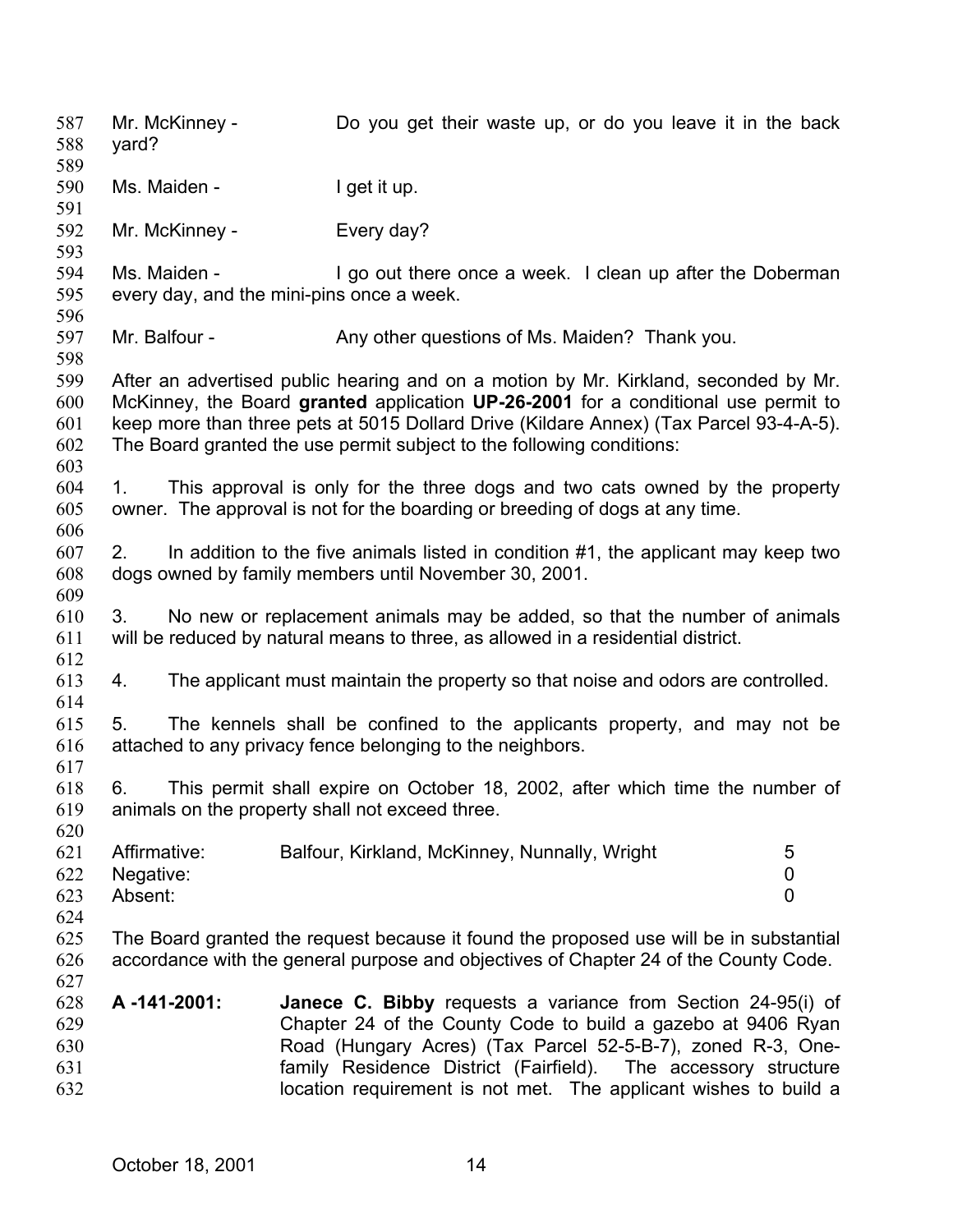gazebo, without a 10-foot breezeway connection, in the side yard, where the Code permits accessory structures only in the rear yard. The applicant requests a variance in accessory structure location requirement. 633 634 635 636

- 638 639 Mr. Balfour - All who wish to speak on this case, please stand. Would you raise your right hand and be sworn in.
- 640

643

645

647

637

641 642 Mr. Blankinship - Do you swear the testimony that you are about to give is the truth, the whole truth, and nothing but the truth, so help you God?

644 Ms. Bibby - I do.

646 Mr. Balfour - Would you state your name and then your case.

648 649 650 651 652 653 654 655 656 657 658 659 660 661 662 Ms. Bibby - My name is Janece Bibby, and I would like to build a gazebo in my side yard. This property is a lot that was left over once the development of the surrounding subdivisions were put in. This lot was originally a portion of the subdivision in the rear. We really couldn't think of any other way of using this land than to put a garden on it. We realize that we could put the gazebo in the back yard that would change the yard. We understand the reasoning for requiring accessory structures in the rear yard in a conventional neighborhood, but there is no passerby traffic and it is at the end of a street. It is actually screened from everyone else and the lady who lives across the street is looking forward to seeing it. In fact she is going to help plant the garden. The other neighbors gave signatures also. The breezeway that would have to be constructed to connect the house and the gazebo would have to go under the electric wires that feed the house. The power company said it could be done, but it would be a safety factor for the contractor. We understand all of this, but we feel that in doing the gazebo and the flower garden, it will enhance the neighborhood and optimize the use of the property.

664 665 666 667 668 Mr. Blankinship - They do not want to build the breezeway. In order to put the accessory structure in the side yard, it has to be attached to the house. One of their options is to build a breezeway, 40 feet from the house to the gazebo going across the property line, power line and driveway. In our discussion with her, it did not seem like a reasonable solution.

670 Mr. Balfour - Any questions of Ms. Bibby?

672 Mr. Wright - Do you have any pictures of this gazebo?

674 675 676 Ms. Bibby - No sir. I did not want to develop a plan before we obtained permission to build it. We had in mind a regular gazebo with screened sides, and we would plant flower gardens around it.

677

663

669

671

673

678 Mr. Wright - Is that lot wooded?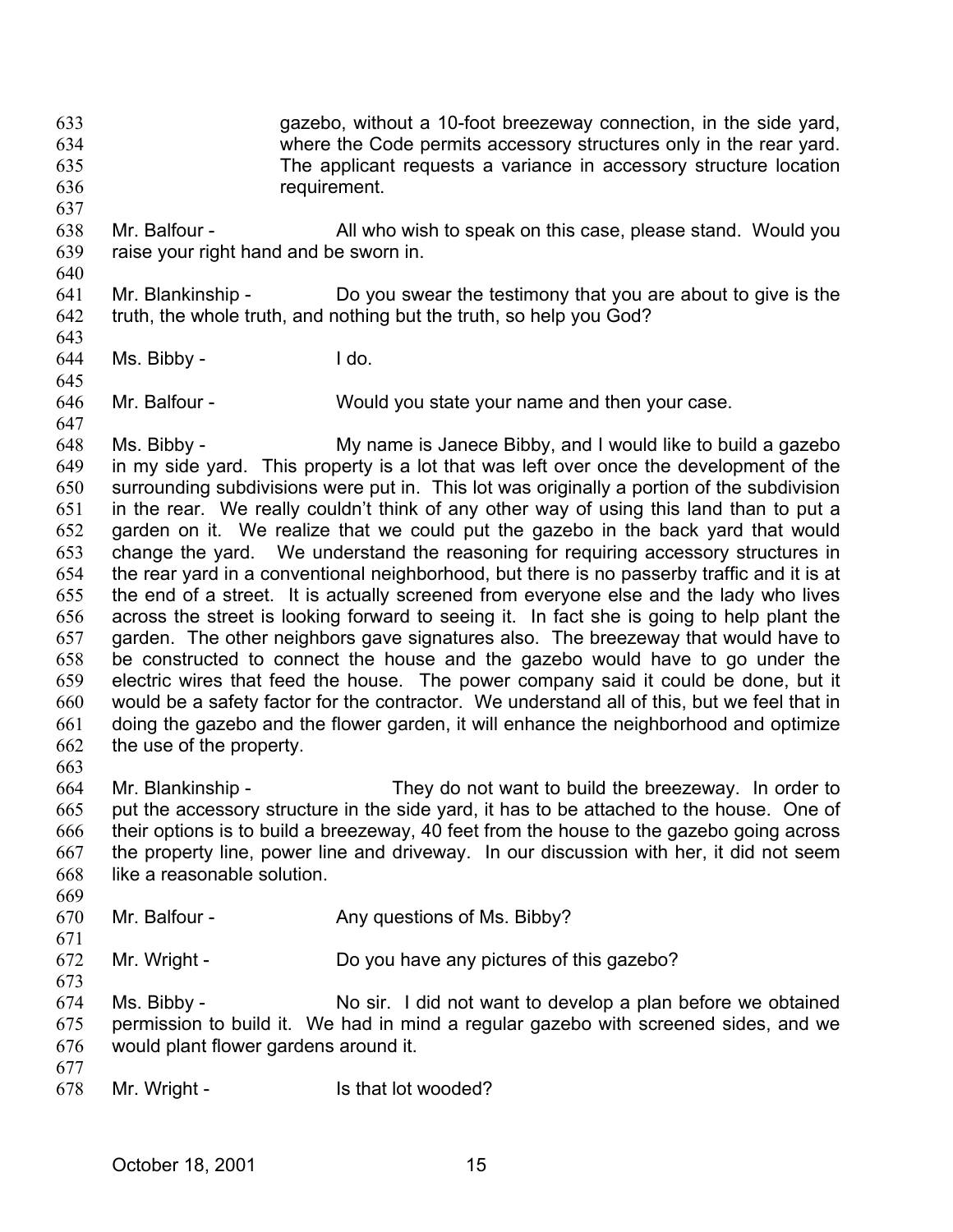679 680 681 682 683 684 685 686 687 688 689 690 691 692 693 694 695 696 697 698 699 700 701 702 703 704 705 706 707 708 709 710 711 712 713 714 715 716 717 718 719 720 721 722 723 Ms. Bibby - This particular area is not wooded, but to the right of this is an acre of land that we also own, and that is wooded. The houses in Kennedy Station would be screened from the gazebo by the woods. Mr. Wright - Do you have any idea how far back from the street this gazebo will be located? Ms. Bibby - There is no frontage on this lot. Mr. Kirkland - Back to the materials, is this going to be a Cedar gazebo or brick? Ms. Bibby - The bottom part would be brick, and the sides would be wood. It would be octagonal in shape. Mr. Balfour - Any other questions? Mr. Wright - I see this diagram shows 20 feet from the property line. Ms. Bibby - There is a sewer line through that property, between our house and the gazebo site, and we need to stay outside the easement. Mr. Balfour - How large are you going to make it, 12 feet wide? Ms. Bibby - That sounds good. Mr. Balfour - Any other questions of Ms. Bibby? Thank you. After an advertised public hearing and on a motion by Mr. McKinney, seconded by Mr. Nunnally, the Board **granted** application **A-141-2001** for a variance to build a gazebo at 9406 Ryan Road (Hungary Acres) (Tax Parcel 52-5-B-7). The Board granted the variance subject to the following conditions: 1. Only the improvements shown on the plan filed with the application may be constructed pursuant to this approval. No substantial changes or additions to the layout may be made without the approval of the Board of Zoning Appeals. Any additional improvements shall comply with the applicable regulations of the County Code. 2. The structure shall not exceed 15 feet in length, width or diameter. Affirmative: Balfour, Kirkland, McKinney, Nunnally, Wright 5 Negative: 0 Absent: 0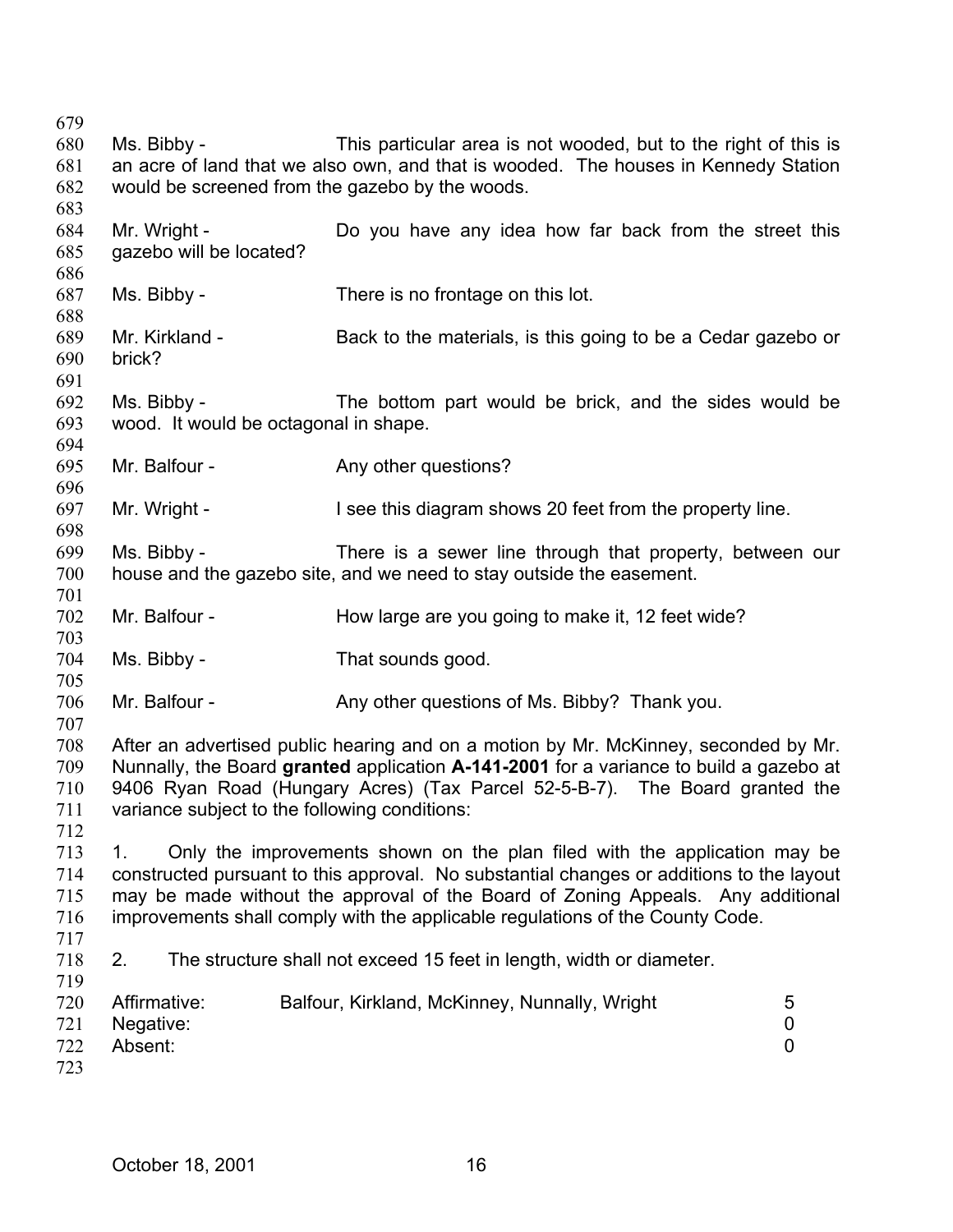The Board granted this request, as it found from the evidence presented that, due to the unique circumstances of the subject property, strict application of the County Code would produce undue hardship not generally shared by other properties in the area, and authorizing this variance will neither cause a substantial detriment to adjacent property nor materially impair the purpose of the zoning regulations. 724 725 726 727 728

- 730 731 732 733 734 735 736 **A -142-2001: Teresa Marie Truda** requests a variance from Section 24-41(e) of Chapter 24 of the County Code to build a deck at 9407 Grassmount Lane (Lakeland Townes) (Tax Parcel 50-21-Y-2), zoned RTHC, Residential Townhouse District (Conditional) (Brookland). The rear yard setback is not met. The applicant has 14.57 feet rear yard setback, where the Code requires 20 feet rear yard setback. The applicant requests a variance of 5.43 feet rear yard setback.
- 738 739 Mr. Balfour - All who wish to speak on this case, please stand. Would you raise your right hand and be sworn in.
- 741 742 743 Mr. Blankinship - Do you swear the testimony that you are about to give is the truth, the whole truth, and nothing but the truth, so help you God?
- 744 Ms. Truda - I do.

729

737

740

745

754

761

746 Mr. Balfour - Would you state your name please?

747 748 749 750 751 752 Ms. Truda - Theresa Marie Truda. I moved into my new townhouse about a month ago, and I had prior permission to extend my rear deck 5.43 feet. I am requesting a variance for that amount. This is so I can keep my deck. It extends to my shed.

- 753 Mr. Balfour - The Says the County approved the building permit.
- 755 756 Ms. Truda - Yes sir, and the day before closing, they said it was done in error.
- 757 758 Mr. McKinney - All that land behind you is in wetlands, correct?
- 759 760 Ms. Truda - Yes sir.
- 762 763 764 Mr. Wright - This deck doesn't extend from the ground very high. It is kind of hard to call it a deck.
- 765 766 767 768 Mr. Truda - Yes sir. Mr. Balfour - Any other questions of Ms. Truda. Thank you.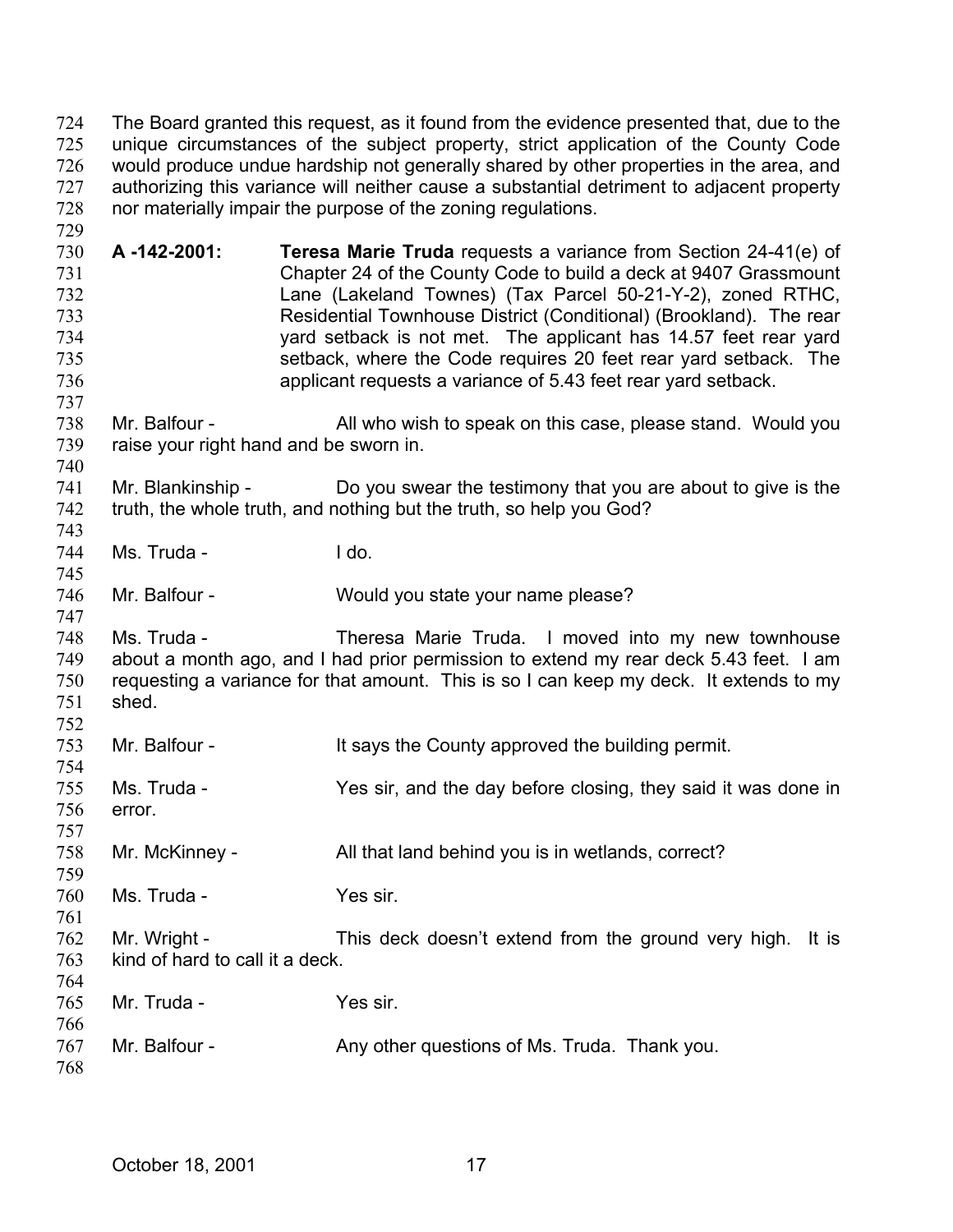After an advertised public hearing and on a motion by Mr. Kirkland, seconded by Mr. Wright, the Board **granted** application **A-142-2001** for a variance to build a deck at 9407 Grassmount Lane (Lakeland Townes) (Tax Parcel 50-21-Y-2). The Board granted the variance subject to the following condition: 769 770 771 772

774 775 776 777 1. Only the improvements shown on the plan filed with the application may be constructed pursuant to this approval. No substantial changes or additions to the layout may be made without the approval of the Board of Zoning Appeals. Any additional improvements shall comply with the applicable regulations of the County Code.

| 778 |              |                                               |   |
|-----|--------------|-----------------------------------------------|---|
| 779 | Affirmative: | Balfour, Kirkland, McKinney, Nunnally, Wright | 5 |
| 780 | Negative:    |                                               |   |
| 781 | Absent:      |                                               |   |

782

796

799

802

812

773

783 784 785 786 787 788 The Board granted this request, as it found from the evidence presented that, due to the unique circumstances of the subject property, strict application of the County Code would produce undue hardship not generally shared by other properties in the area, and authorizing this variance will neither cause a substantial detriment to adjacent property nor materially impair the purpose of the zoning regulations.

- 789 790 791 792 793 794 795 **A -143-2001: Rhonda Tyler** requests a variance from Section 24-9 of Chapter 24 of the County Code to build a single family house at 1110 Oakland Road (Tax Parcel 180-A-90), zoned R-3, One-family Residence District (Varina). The public street frontage requirement is not met. The applicant has 0 feet public street frontage, where the Code requires 50 feet public street frontage. The applicant requests a variance of 50 feet public street frontage.
- 797 798 Mr. Balfour - All who wish to speak on this case, please stand. Would you raise your right hand and be sworn in.
- 800 801 Mr. Blankinship - Do you swear the testimony that you are about to give is the truth, the whole truth, and nothing but the truth, so help you God?
- 803 804 805 Mr. Hodge - Yes I do. Previously we had been issued a variance on this piece of property. Mr. Madison's estate has decided to retain the 30 feet of right-of-way and not deed it to Ms. Tyler.
- 806 807 808 Mr. Balfour - The Have you read the conditions of the case?
- 809 810 Mr. Hodge - Yes.
- 811 Mr. Balfour - The Are there any questions? Thank you.
- 813 814 After an advertised public hearing and on a motion by Mr. Nunnally, seconded by Mr. Kirkland, the Board **granted** application **A-143-2001** for a variance to build a single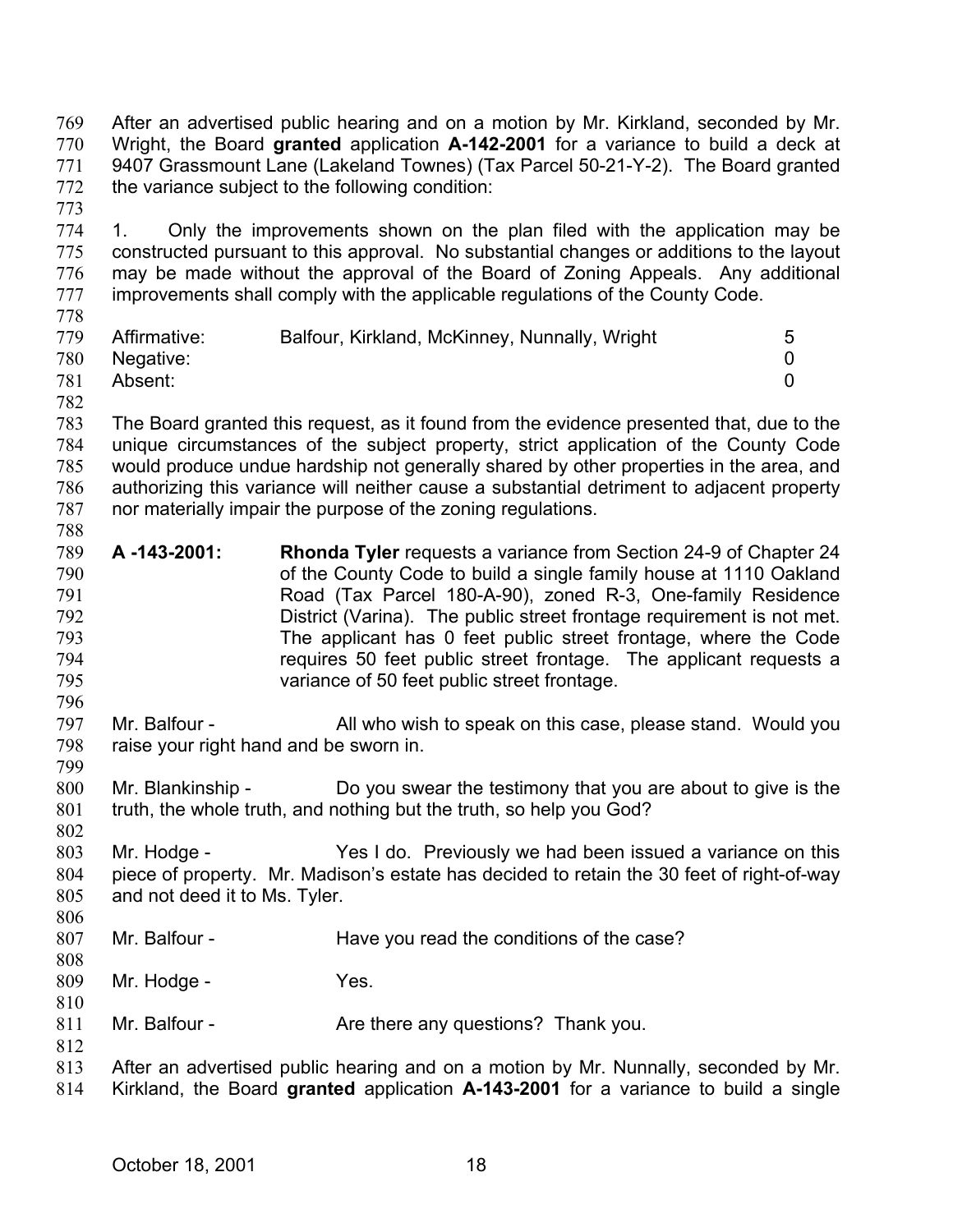- family house at 1110 Oakland Road (Tax Parcel 180-A-90). The Board granted the variance subject to the following conditions: 815 816
- 817
- 818 819 1. This variance applies only to the public street frontage requirement. All other applicable regulations of the County Code shall remain in force.
- 820 821 822 823 824 2. At the time of building permit application, the applicant shall submit the necessary information to the Department of Public Works to ensure compliance with the requirements of the Chesapeake Bay Preservation Act and the code requirements for water quality standards.
- 825

833

- 826 827 828 829 3. Approval of this request does not imply that a building permit will be issued. Building permit approval is contingent on Health Department requirements, including, but not limited to, soil evaluation for a septic drainfield and reserve area, and approval of a well location.
- 830 831 832 4. The applicant shall present proof with the building permit application that a legal access to the property has been obtained.
- 834 835 836 837 5. The owners of the property, and their heirs or assigns, shall accept responsibility for maintaining access to the property until such a time as the access is improved to County standards and accepted into the County road system for maintenance.

| 838 | Affirmative: | Balfour, Kirkland, McKinney, Nunnally, Wright |  |
|-----|--------------|-----------------------------------------------|--|
| 839 | Negative:    |                                               |  |
| 840 | Absent:      |                                               |  |

841

842 843 844 845 846 847 The Board granted this request, as it found from the evidence presented that, due to the unique circumstances of the subject property, strict application of the County Code would produce undue hardship not generally shared by other properties in the area, and authorizing this variance will neither cause a substantial detriment to adjacent property nor materially impair the purpose of the zoning regulations.

848 849 850 851 852 853 854 855 856 857 858 859 **A -144-2001: Richard Atack Construction** requests a variance from Sections 24-95(b) and 24-9 of Chapter 24 of the County Code to build a single family dwelling at 5413 Edgefield Street (Chamberlayne Estates) (Tax Parcel 85-1-6-3), zoned R-4, One-family Residence District (Fairfield). The lot width requirement, public street frontage requirement, and total lot area requirement are not met. The applicant has 5,069 square feet lot area, 40 feet lot width and 40 feet public street frontage, where the Code requires 6,000 square feet lot area, 50 feet lot width and 50 feet public street frontage. The applicant requests variances of 931 square feet lot area, 10 feet lot width and 10 feet public street frontage.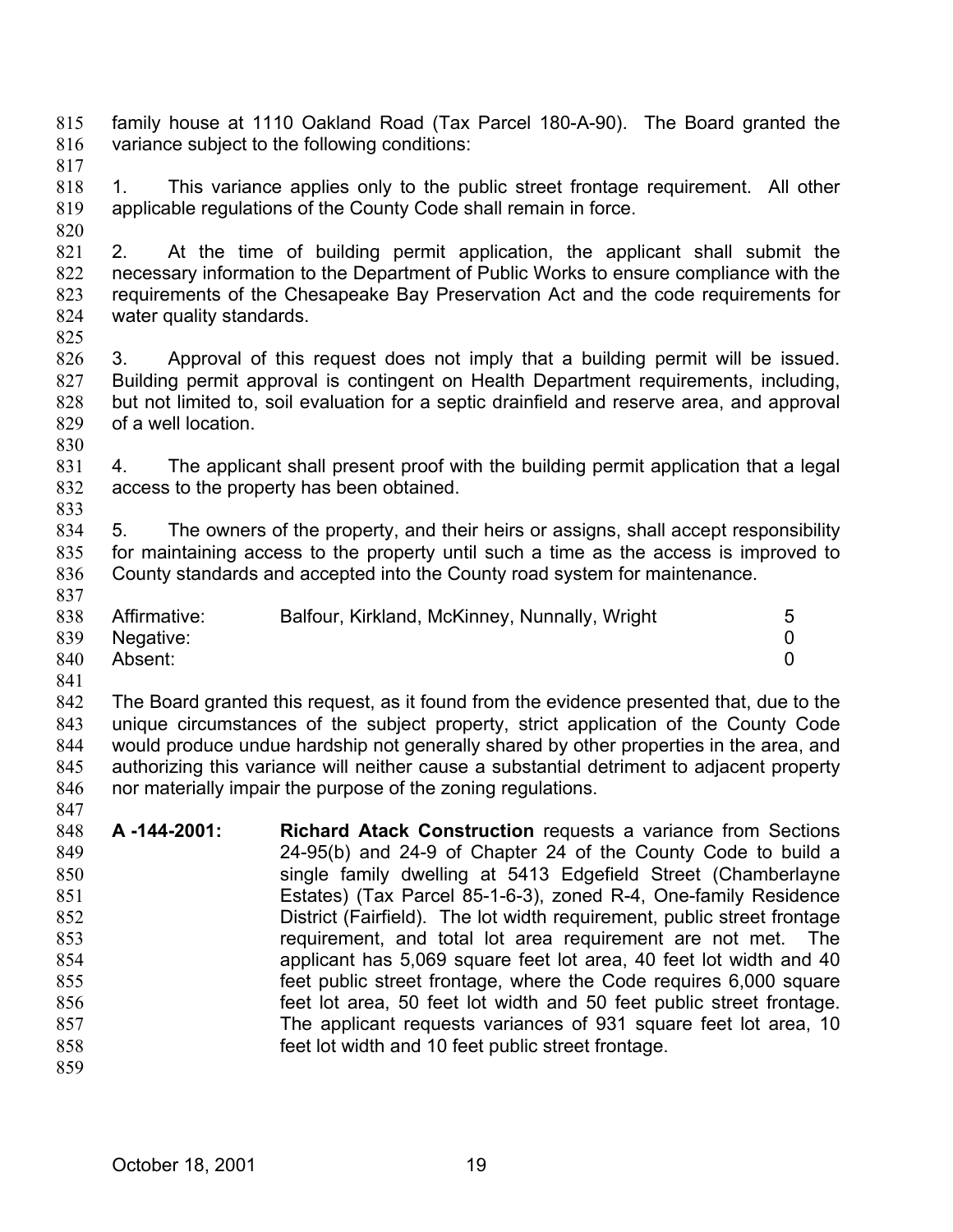Mr. Balfour - All who wish to speak on this case, please stand. Would you raise your right hand and be sworn in. 860 861 862 863 864 865 866 867 868 869 870 871 872 873 874 875 876 877 878 879 880 881 882 883 884 885 886 887 888 889 890 891 892 893 894 895 896 897 898 899 900 901 902 903 904 905 Mr. Blankinship - Do you swear the testimony that you are about to give is the truth, the whole truth, and nothing but the truth, so help you God? Mr. Walker - The Lido. My name is Eric Walker; I am representing Richard Atack Construction and building a single family dwelling at 5413 Edgefield Street. You have a row of 4 undeveloped lots on Edgefield, and they are all approximately 40 feet wide. I am requesting a variance to build on these lots. There are some lots in this subdivision that are approximately 65 feet wide and others that are 40 feet wide. They are located on Edgefield and Tamiani. Mr. Balfour - The width of the lots vary from 40 feet to 65 feet? Mr. Walker - The requirement for this lot is 50 feet of width, and I am just trying to make this lot buildable. Mr. Wright - The Have you attempted to acquire the property on either side of this lot? Mr. Walker - The Yes sir. I attempted to acquire all 5 lots. The 2 adjacent lots do not have clear titles, so the property is not transferring. Mr. Balfour - Do you already own this lot or is it contingent on receiving the variance? Mr. Walker - The Muslim state of the variance. Mr. McKinney - Is this part of the redistricting? Is this now part of Brookland District? He has a survey that states this property is in the Brookland District; it is in fact in the Fairfield District. Mr. Balfour - Any other questions? Ms. McCowen - My name is Gloria McCowen. I live at 519 North Road. The rear of my property abuts this lot. My concern is that we just received this notice yesterday, even though it was posted marked on October 2. I am able to get away from my job to come to this meeting. I polled my neighborhood, and several people had not received this notice. That is one of my concerns. Mr. Balfour - Do we get returned receipts on these notices? Mr. Blankinship - No we do not. When the county sends the notices, it is first class. When the applicant sends the notice, it must be certified.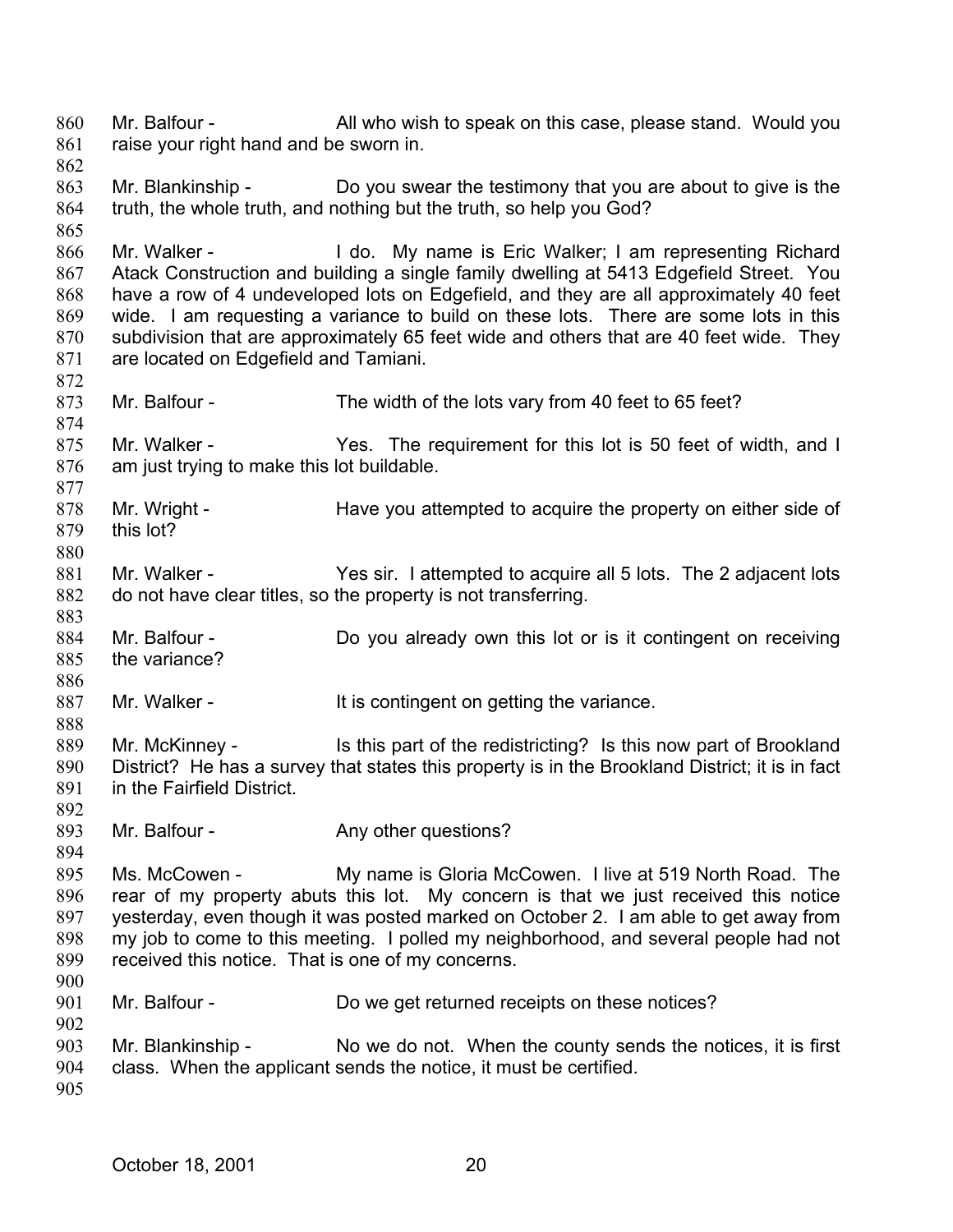Mr. Balfour - Why are the standards different and the County is not required to send the notices certified? 906 907 908 909 910 911 912 913 914 915 916 917 918 919 920 921 922 923 924 925 926 927 928 929 930 931 932 933 934 935 936 937 938 939 940 941 942 943 944 945 946 947 948 949 950 951 Mr. Blankinship - The Code doesn't require it. Mr. Kirkland - Because of all the mail problems in the world today, we need to make sure these notices get mailed in plenty of time. Mr. Blankinship - She said it was postmarked the  $2^{nd}$  of October. Mr. Balfour - You say you have neighbors that did not receive the notice? Ms. McCowen - Yes sir. Mr. Blankinship - They may not all have been adjoining property owners. Ms. McCowen - Yes, one is. His property is located at Edgefield and Hickory Tree. Mr. McKinney - If he hasn't gotten proper notice, I don't see how we can hear the case. Can you check the file? Mr. Blankinship - I don't think there is an allegation that the notices weren't sent properly, I think the mail may have lost them. Mr. Balfour - But if the landowner came in and said, "I didn't know about the case, and I didn't get a chance to speak to the Board," that would not look good. Ms. McCowen - My other concern because in that area there is an abundance ………….. Mr. Balfour - Before we proceed, does the Board agree that we should defer this request because of the notices? I don't want anyone saying they did not get a chance to speak about this case. Mr. Kirkland - That would give them 30 more days to receive their notices. Mr. McKinney - **Do** you have a problem with that Mr. Walker, to make sure all the requirements have been satisfied? Mr. Walker - The Understand, but the time requirements on my contract would expire within that 30 days. If she would like to disclose which property owner did not received this notice, I have talked to the 2 adjacent property owners, so I know they are aware of the request. As far as Ms. Caddell and Mr. Garrison, there are two lots between this lot and her property. So the 2 adjacent property owners are aware of this.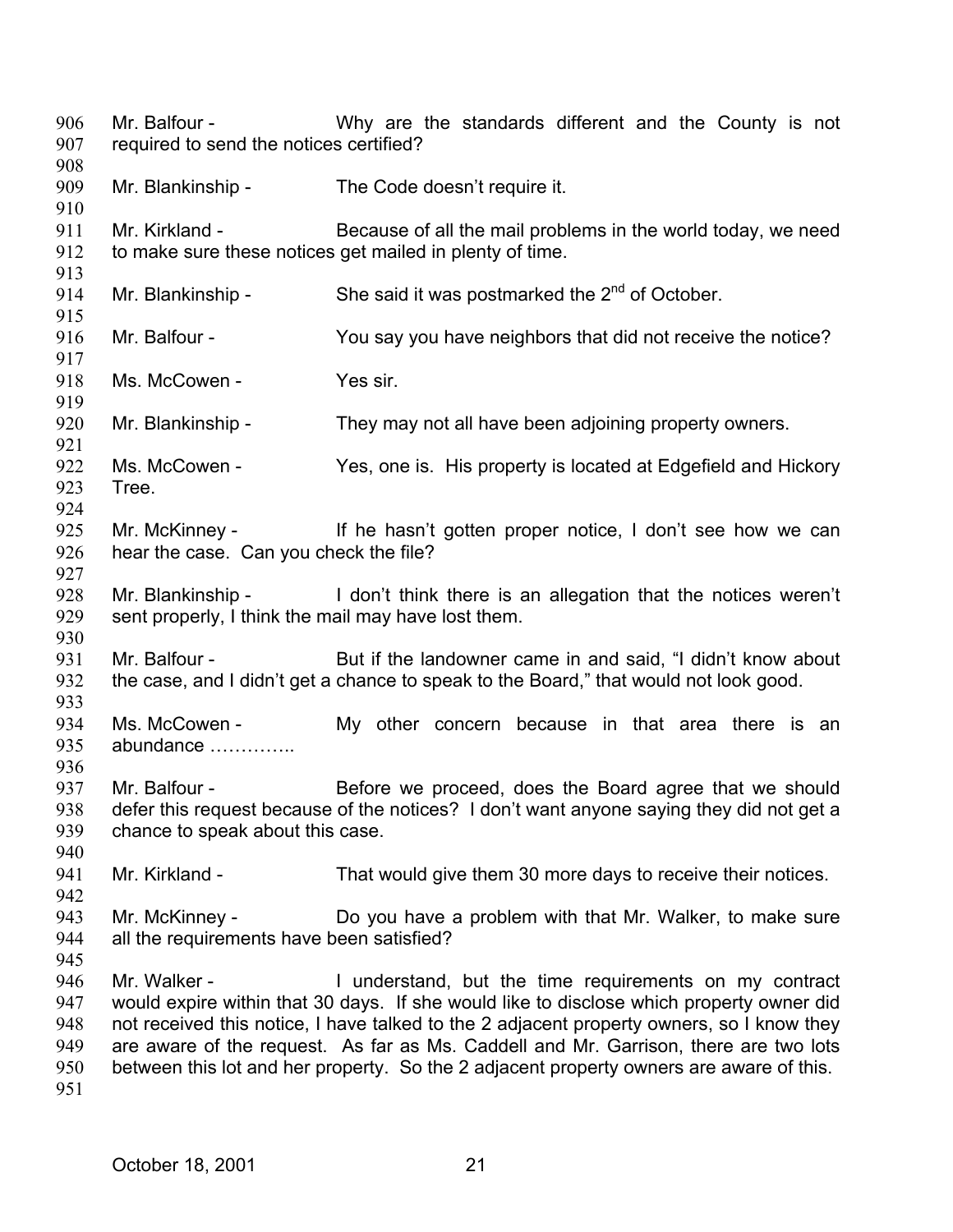Mr. Balfour - You are talking about Edgefield Street owners, correct? Mr. Walker - Yes sir. Mr. Balfour - Those are the two lots you tried to buy? Mr. Walker - Correct. Mr. Balfour - Have you talked to the people across the street? Mr. Walker - The I have not. I have a list of people that the notices needed to be sent to. There are only 3 people that we do not know if they received the notice. But they are not abutting this property. Mr. Wright - There are at least 2 people across the street that would be considered adjoining property owners. Mr. Walker - Do you send notices to people across the street? Mr. Wright - They are sent to all the property around this lot, across the street, behind the property. Mr. Walker - There appears to be 3 other property owners that need to be notified, there is one on North Road and Edgefield. Mr. Kirkland - Ms. McCowen, who was it that did not receive a notice? Ms. McCowen - Mr. Robert Lee, and his property is on Hickory Tree and Edgefield. Across Edgefield, there are about 6 or 7 homes. Mr. Kirkland - The Mr. Lee does not abut the property, we only contact those that abut the property or across the street or alley way. Mr. Balfour - Do we want to proceed with the case? Mr. McKinney - How do we stand with these notices? Mr. Blankinship - The County sends the notices by first class mail. In this case they were postmarked October 2. We changed the procedure from the applicant sending the notices, to the County sending the notices, because we could do it a lot quicker and we had so many applicants doing it incorrectly or not at all, we were having to defer many cases because of it. Mr. McKinney - Mr. Blankinship, The Richmond Post Office was voted one of the worst post offices in the country and I don't think the County should depend on the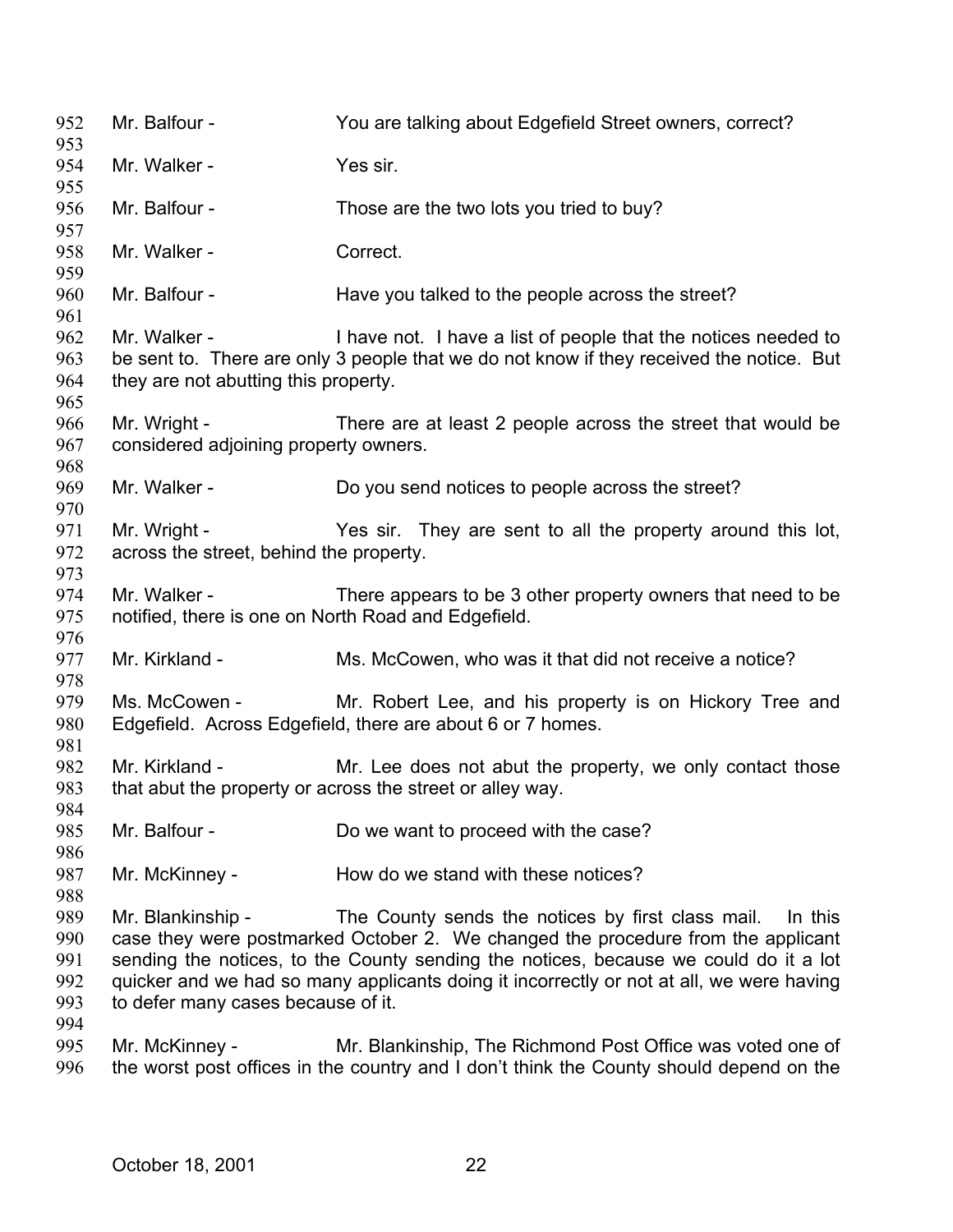Post Office and first class mail to get these notices to the public. If it is registered mail, we know it gets to the property owners. 997 998 999 1000 1001 1002 1003 1004 1005 1006 1007 1008 1009 1010 1011 1012 1013 1014 1015 1016 1017 1018 1019 1020 1021 1022 1023 1024 1025 1026 1027 1028 1029 1030 1031 1032 1033 1034 1035 1036 1037 1038 1039 1040 1041 Mr. Kirkland - Can we sent them certified mail? Mr. Blankinship - We certainly can. Mr. Balfour - Why don't we discuss that when we discuss the minutes? We need to decide if we are going to hear this case. Mr. Kirkland - If we pass this case over, can you make a phone call and see if they would give you an extension? Mr. Walker - That is a possibility. As far as my time frame, it would be a detriment to me. There are other things I have in the works; if I get this variance, it would allow me to complete other things in a timely fashion. My preference is to get the variance today. Mr. Balfour - We have not even voted on the case yet. Mr. Walker - The Are we talking about abutting property owners or are we talking about people in the neighborhood? Mr. Kirkland - **Abutting property owners.** Mr. Walker - The Mr is the case, how do we know who did not get their notices? Mr. Kirkland - We don't know. We know that she got hers yesterday, and it was mailed on the 2<sup>nd</sup> of October. Mr. Walker - Is it possible that before you decide, I can get some more feedback from her. Mr. Balfour - Let's pass this by. **A -145-2001: Jeffrey D. Boyea** requests a variance from Section 24-94 of Chapter 24 of the County Code to build a screened porch over the existing deck at 10045 Woodbaron Way (Coles Way) (Tax Parcel 57-25-A-20), zoned R-3AC, One-family Residence District (Conditional)(Three Chopt). The rear yard setback is not met. The applicant has 30 feet rear yard setback, where the Code requires 35 feet rear yard setback. The applicant requests a variance of 5 feet rear yard setback.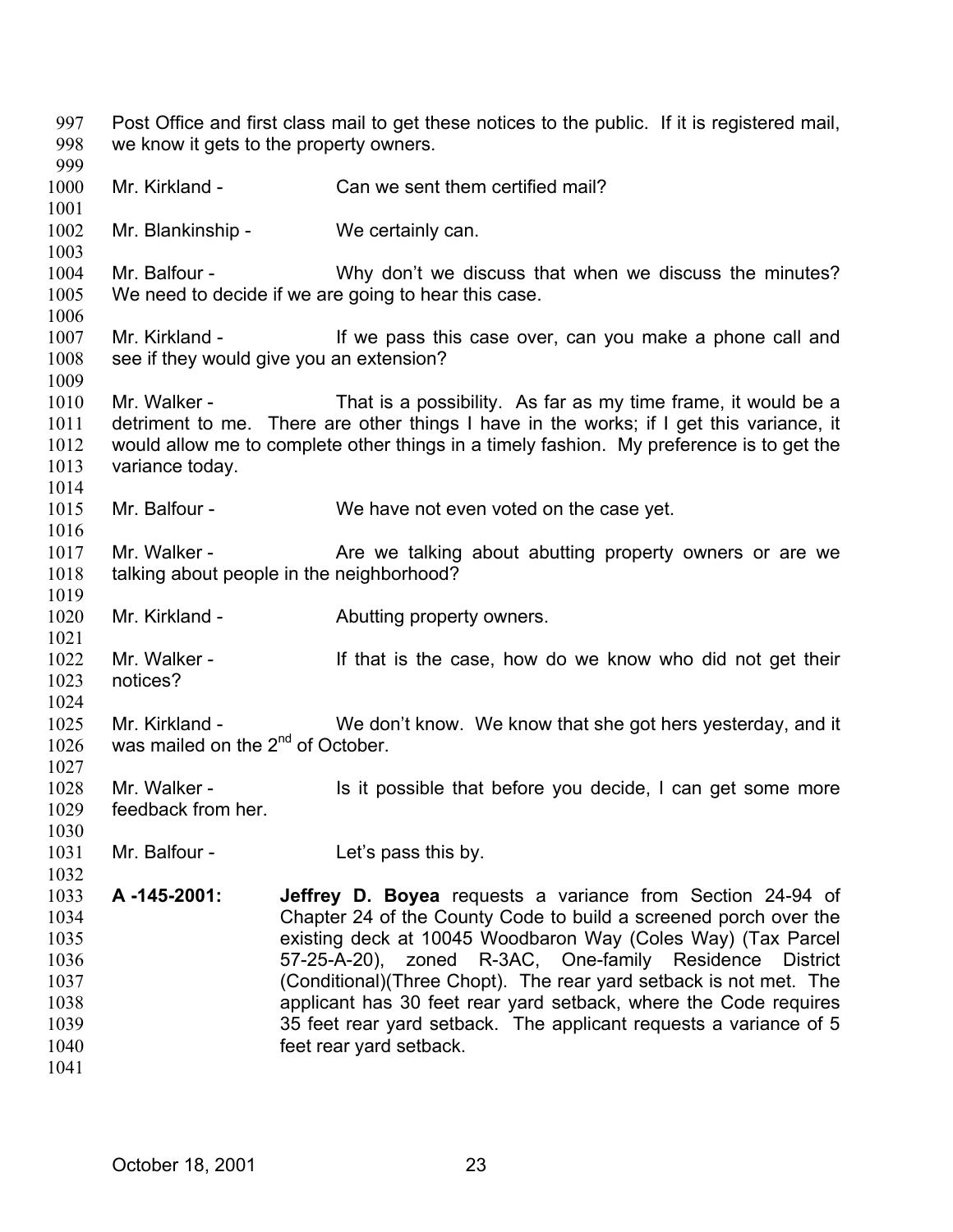raise your right hand and be sworn in. 1044 1045 1046 1047 1048 1049 1050 1051 1052 1053 1054 1055 1056 1057 1058 1059 1060 1061 1062 1063 1064 1065 1066 1067 1068 1069 1070 1071 1072 1073 1074 1075 1076 1077 1078 1079 1080 1081 1082 1083 1084 1085 1086 1087 Mr. Blankinship - Do you swear the testimony that you are about to give is the truth, the whole truth, and nothing but the truth, so help you God? Mr. Boyea - I do. My name is Jeff Boyea, and I am requesting a 5-foot variance setback to replace our existing deck with a screened porch. Mr. Wright - What is to the rear of your property? Mr. Boyea - Common Area. Mr. Wright - What is beyond that? Mr. Boyea - There is a new daycare center. Mr. Wright - Is there any open space back there? Mr. Boyea - It is wooded. Mr. Balfour - Any other questions of Mr. Boyea? Thank you. After an advertised public hearing and on a motion by Mr. Wright, seconded by Mr. McKinney, the Board **granted** application **A-145-2001** for a variance to build a screened porch over the existing deck at 10045 Woodbaron Way (Coles Way) (Tax Parcel 57-25- A-20). The Board granted the variance subject to the following condition: 1. Only the improvements shown on the plan filed with the application may be constructed pursuant to this approval. No substantial changes or additions to the layout may be made without the approval of the Board of Zoning Appeals. Any additional improvements shall comply with the applicable regulations of the County Code. Affirmative: Balfour, Kirkland, McKinney, Nunnally, Wright 5 Negative: 0 Absent: 0 The Board granted this request, as it found from the evidence presented that, due to the unique circumstances of the subject property, strict application of the County Code would produce undue hardship not generally shared by other properties in the area, and authorizing this variance will neither cause a substantial detriment to adjacent property nor materially impair the purpose of the zoning regulations. *(Testimony resumed on A-144-01)*  Mr. Balfour - Mr. Walker, what did you find out?

Mr. Balfour - All who wish to speak on this case, please stand. Would you

1042 1043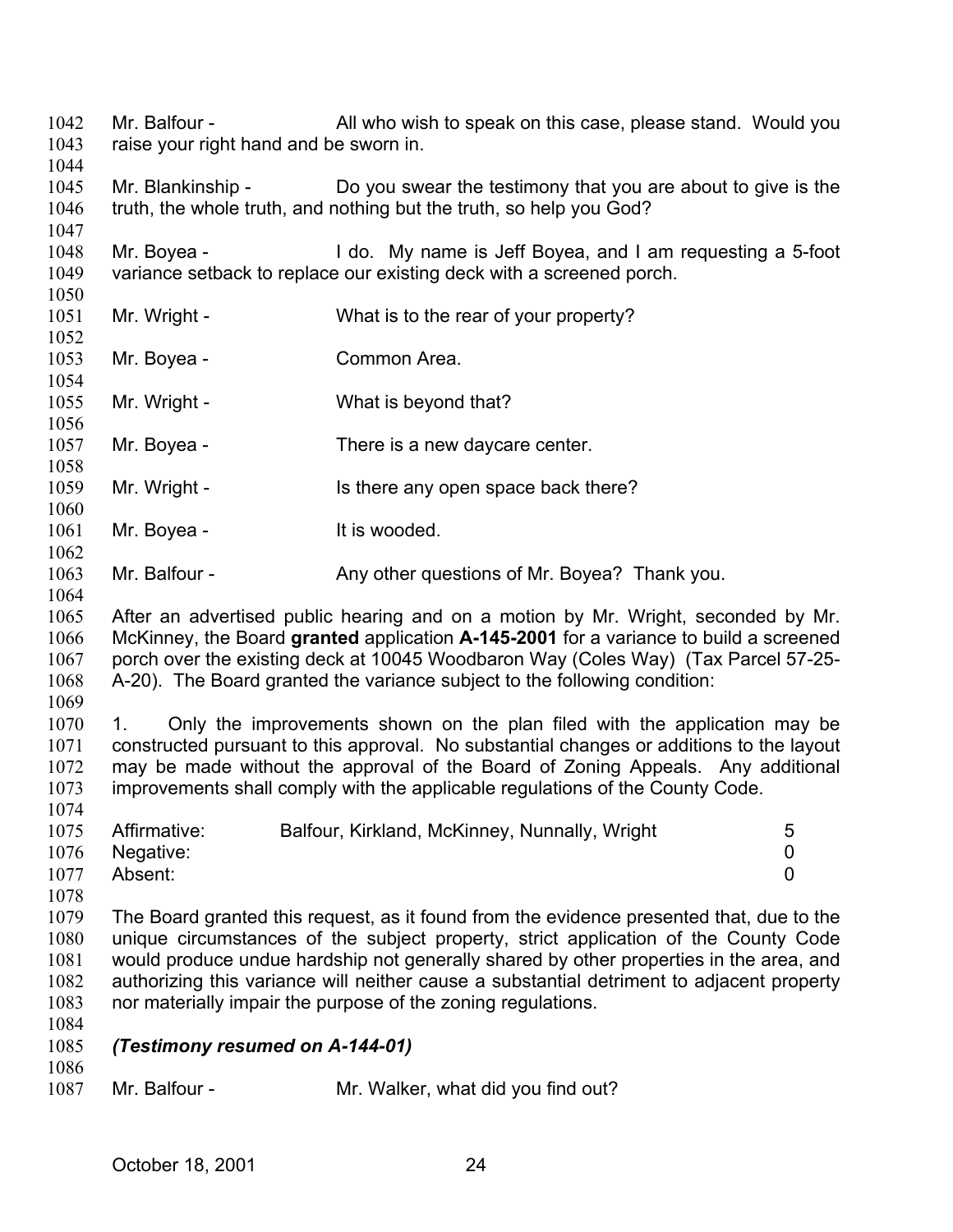1088 1089 1090 1091 1092 1093 1094 1095 1096 1097 1098 1099 1100 1101 1102 1103 1104 1105 1106 1107 1108 1109 1110 1111 1112 1113 1114 1115 1116 1117 1118 1119 1120 1121 1122 1123 1124 1125 1126 1127 1128 1129 1130 1131 1132 Mr. Walker - I talked to the agent, and he is going to recommend that the contract be extended, and Ms. McCowen and I discussed the plans for the new home and she seems to be happy with them. Mr. Balfour - You do have the right to extend the case for 30 days. Mr. Walker - My preference would be to have the case decided today. Mr. Balfour - What is the pleasure of the Board? Mr. McKinney - Let's hear from Ms. McCowen first. Ms. McCowen - In talking to him, it is ok. Mr. Balfour - You no longer oppose the construction? Ms. McCowen - No. Mr. McKinney- I would like to hear the case, as we do comply with the law as far as the Secretary is concerned. Mr. Balfour - If no one objects, we will take this case up in a few minutes. After an advertised public hearing and on a motion by Mr. McKinney, seconded by Mr. Kirkland, the Board **granted** application **A-144-2001** for a variance to build a single family dwelling at 5413 Edgefield Street (Chamberlayne Estates) (Tax Parcel 85-1-6-3). The Board granted the variance subject to the following conditions: 1. Only the improvements shown on the plan filed with the application may be constructed pursuant to this approval. No substantial changes or additions to the layout may be made without the approval of the Board of Zoning Appeals. Any additional improvements shall comply with the applicable regulations of the County Code. 2. At the time of building permit application, the applicant shall submit the necessary information to the Department of Public Works to ensure compliance with the requirements of the Chesapeake Bay Preservation Act and the code requirements for water quality standards. 3. Connections shall be made to public water and sewer. Affirmative: Balfour, Kirkland, McKinney, Nunnally, Wright 5 Negative: 0 Absent: 0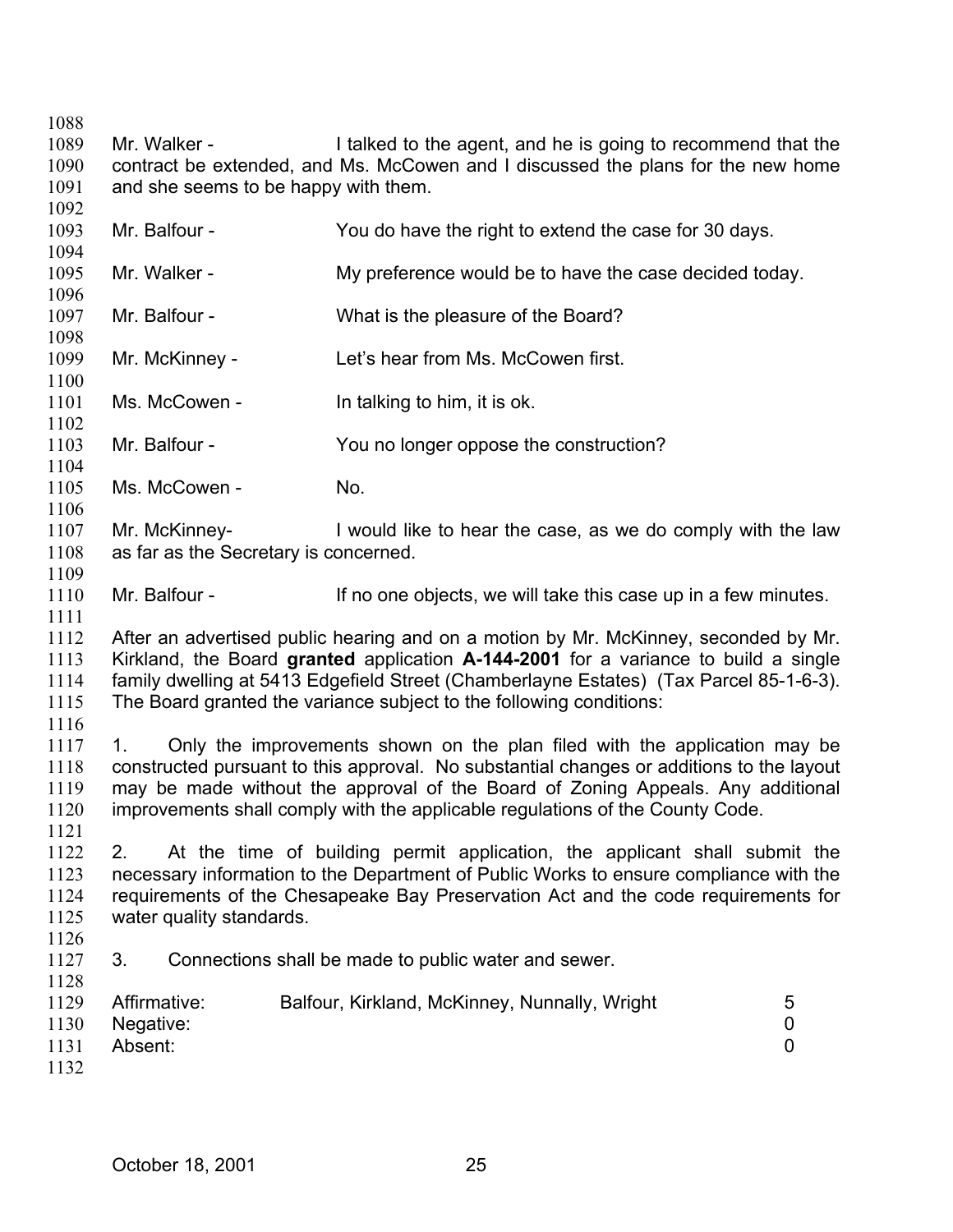The Board granted this request, as it found from the evidence presented that, due to the unique circumstances of the subject property, strict application of the County Code would produce undue hardship not generally shared by other properties in the area, and authorizing this variance will neither cause a substantial detriment to adjacent property nor materially impair the purpose of the zoning regulations. 1133 1134 1135 1136 1137

1139 1140 1141 1142 1143 1144 1145 1146 1147 **A -146-2001: Page Imports, LC** requests a variance from Section 24-104(l)(3) of Chapter 24 of the County Code to add a detached sign and additional square footage at 9001 West Broad St. (Tax Parcel 59-A-28), zoned B-3C, Business District (Conditional) (Three Chopt). The maximum sign area and number of freestanding signs are not met. The applicant has two detached signs totaling 180 square feet, where the Code permits one detached sign with a maximum area of 150 square feet. The applicant requests a variance to add an additional sign and 30 square feet of sign area.

1149 1150 1151 Mr. Blankinship - It has just been brought to my attention, that some of the material submitted by the applicant was not included in your packet.

1152 1153 1154 Mr. Balfour - We got a package from Hirschler Fleischer is there something more than that?

1155 1156 Mr. Blankinship - So you did get everything.

1157 1158 Mr. Balfour - All who wish to speak on this case, please stand. Would you raise your right hand and be sworn in.

1159

1138

1148

1160 1161 1162 Mr. Blankinship - Do you swear the testimony that you are about to give is the truth, the whole truth, and nothing but the truth, so help you God?

1163 1164 1165 1166 1167 Mr. Moore - I do. My name is Glenn Moore, I am here this morning on behalf of Page Imports, the owner of the property. I want to make sure that you did receive a letter with several attachments? Ok, great. We are requesting 2 variances, one with respect to the number of freestanding signs and one with respect to square footage of the signs.

1168

1169 1170 1171 1172 1173 1174 1175 1176 1177 1178 Mr. Page operates a number of dealerships on West Broad Street. He would like to establish a body shop in the building in the rear of the property. This would be a separate business on the property. We feel that a separate business needs additional signage to identify the business. The zoning ordinance contemplates 2 businesses on the site and allows for both names to be on the sign if the square footage does not exceed a total of 150 square feet. The problem we have in this case with respect to the number of signs is that Mr. Page is going to be required by Volkswagen/Audi to have a separate sign by the requirements of the franchise agreement. He is going to be taking down the larger sign and replacing it with an Audi/Audi sign. We are asking for permission to have the second sign for the Body Shop.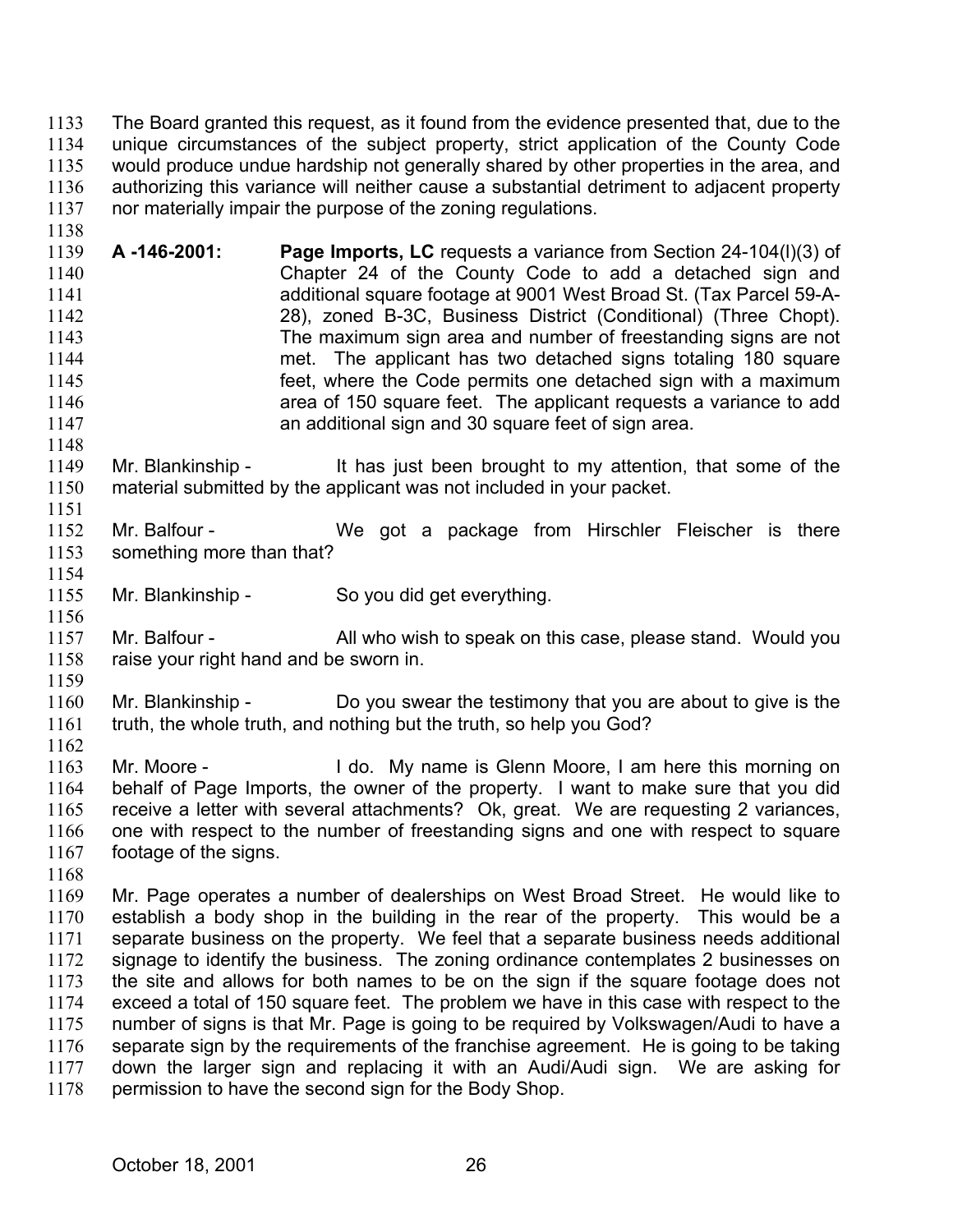1179 1180 1181 1182 1183 1184 1185 1186 I would submit to you that one reason for granting the variance request is the fact that we are going to have 2 signs, we are going to reduce by 50 % the amount of freestanding signage that is currently on the site. I think this is the goal of the Planning Commission for West Broad Street. We are not reducing the number, but we are reducing the amount of signage. I would also submit that Mr. Page acquired this property in good faith and did not plan to have a separate business, The Body Shop. I will happy to answer any questions that you have.

- 1188 Mr. Balfour - Any questions of Mr. Moore?
- 1190 Mr. Wright - Where is this second sign going to be?

1192 1193 1194 Mr. Moore - The Mr is the site plan, on the right-hand side of the entrance there is the existing sign; the new sign for the Body Shop will be located on the left-hand side of the entrance. The conditions recommended by the Staff are fine.

- 1196 Mr. Wright - That sign will look like the copy included in your packet?
- 1198 Mr. Moore - Yes sir.

1187

1189

1191

1195

1197

1199

1201

1211

1219

- 1200 Mr. Balfour - Any further questions for Mr. Moore? Thank you.
- 1202 1203 1204 1205 After an advertised public hearing and on a motion by Mr. Wright, seconded by Mr. Kirkland, the Board **granted** application **A-146-2001** for a variance to add a detached sign and additional square footage at 9001 West Broad St. (Tax Parcel 59-A-28). The Board granted the variance subject to the following conditions:

1206 1207 1208 1209 1210 1. Only the signs shown on the plan filed with the application may be constructed pursuant to this approval. No substantial changes or additions to the layout may be made without the approval of the Board of Zoning Appeals. Any additional improvements shall comply with the applicable regulations of the County Code.

1212 1213 1214 1215 2. At the time the second sign is erected, the existing nonconforming sign shall be replaced with a sign that conforms to the requirements of the County Code. The total area of freestanding signs on the property shall not exceed 180 square feet.

|      | 1216 Affirmative: | Balfour, Kirkland, McKinney, Nunnally, Wright | 5 |
|------|-------------------|-----------------------------------------------|---|
|      | 1217 Negative:    |                                               |   |
| 1218 | Absent:           |                                               |   |

1220 1221 1222 1223 1224 The Board granted this request, as it found from the evidence presented that, due to the unique circumstances of the subject property, strict application of the County Code would produce undue hardship not generally shared by other properties in the area, and authorizing this variance will neither cause a substantial detriment to adjacent property nor materially impair the purpose of the zoning regulations.